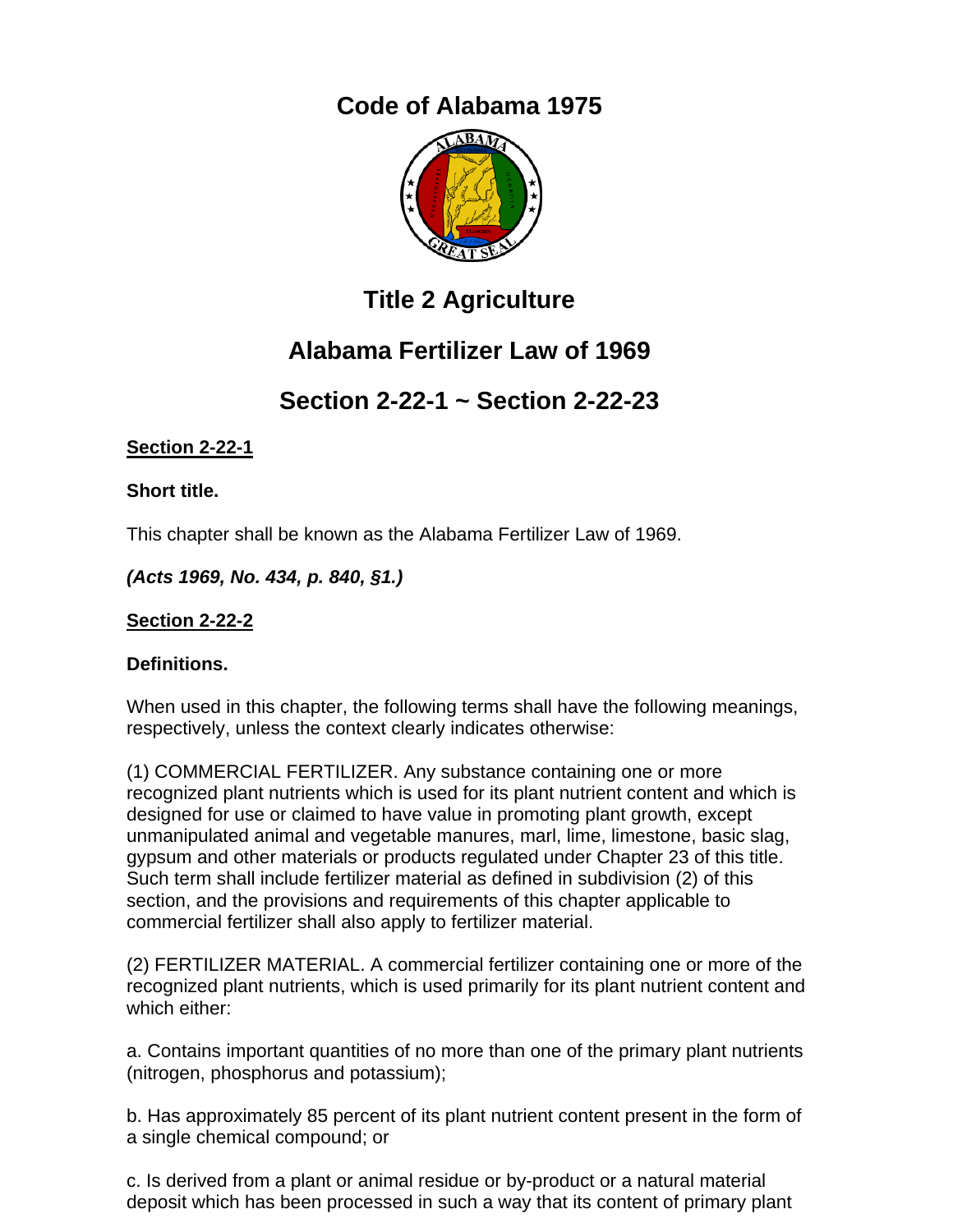nutrients has not been materially changed except by purification and concentration.

(3) BULK FERTILIZERS. Commercial fertilizer distributed to the purchaser in a solid or fluid state in a nonpackaged form.

(4) BRAND. A term, design or trademark used in connection with one or several grades of commercial fertilizer or fertilizer material.

(5) GUARANTEED ANALYSIS. The minimum percentage of plant nutrients claimed in the following order and form:

b. For unacidulated mineral phosphatic materials the guaranteed analysis shall express both total and available phosphorus and/or the degree of fineness. For bone, tankage and other organic phosphatic materials, the guaranteed analysis shall express total phosphorus.

c. Guarantees for plant nutrients other than nitrogen, available phosphorus and soluble potassium may be permitted or required by regulation of the board. The guarantees for such other nutrients shall be expressed in the form of the element. The sources of such other nutrients (oxides, salt, chelates, etc.) may be required to be stated on the label. Other beneficial substances or compounds determinable by laboratory methods also may be guaranteed by permission of the commissioner with approval of the State Board of Agriculture and Industries with the advice of Directors of the Agricultural Experiment Station and the Cooperative Extension Service. When any plant nutrients or other substances or compounds are guaranteed, they shall be subject to inspection and analysis in accord with the methods and regulations prescribed by the board.

d. At any time after October 1, 1969, when the State Board of Agriculture and Industries finds after public hearing following due notice that the requirements for expressing the guaranteed analysis of phosphorus and potassium in elemental form would not impose an economic hardship on distributors and users of fertilizer by reason of conflicting labeling requirements among the states, it may require by regulation thereafter that the guaranteed analysis shall be in the following form: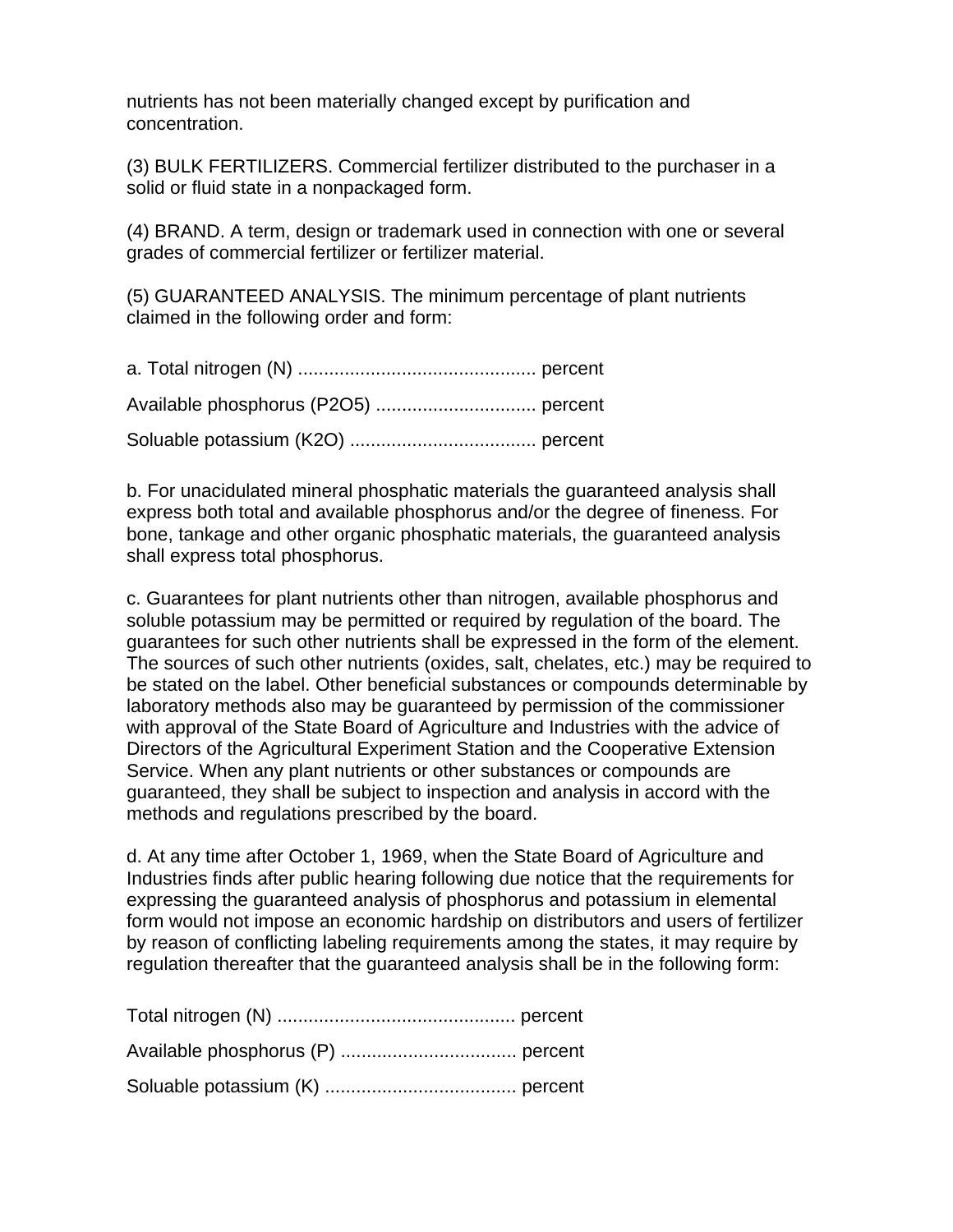The effective date of said regulation shall be not less than six months following the issuance thereof, and, for a period of two years following the effective date of said regulation, the equivalent of phosphorus and potassium may also be shown in the form of P2O5 and K2O. After the effective date of a regulation issued under the provisions of this section requiring that phosphorus and potassium be shown in the elemental form, the guaranteed analysis for nitrogen, phosphorus and potassium shall constitute the grade.

(6) GRADE. The percentages of total nitrogen, available phosphorus and soluble potassium stated in whole numbers in the same terms, order and percentages as in the guaranteed analysis; provided, that fertilizer materials, bone meal, manures and similar raw materials may be guaranteed in fractional units.

(7) OFFICIAL SAMPLE. Any sample of commercial fertilizer or fertilizer material taken by the commissioner or his agent as prescribed in Section 2-22-11 and designated as official by the commissioner.

(8) TON. A net weight of 2,000 pounds avoirdupois.

(9) PERCENT and PERCENTAGE. The percentage by weight.

(10) PERSON. Any individual, partnership, association, firm, corporation or any combination thereof.

(11) DISTRIBUTOR. Any person who imports, consigns, manufactures, produces, compounds, mixes or blends commercial fertilizer or fertilizer material or who offers for sale, sells, barters or otherwise supplies commercial fertilizer or fertilizer material in this state or for use in this state.

(12) LICENSEE. A person who has been issued a license to manufacture and sell commercial fertilizer and fertilizer material under the requirements of Section 2-22- 5.

(13) BOARD. The State Board of Agriculture and Industries.

(14) COMMERCIAL VALUE. The value per unit of plant nutrient in dollars and cents as ascertained and published by the commissioner under the provisions of Section 2-22-14, which values shall be used in computing the dollar rates of penalties provided in this chapter. The "commercial value" as determined under this chapter is provided as a guide in determining the actual value of the commercial fertilizer and fertilizer material and shall not be construed to mean or imply that this chapter in any manner intends to or attempts to be a sales pricecontrolling or price-fixing chapter, or in any manner to fix, regulate or control the sales price of commercial fertilizer.

(15) SOIL CONDITIONER or SOIL AMENDMENT. Any material or mixture of materials used for promoting or stimulating the growth of plants, grasses or crops increasing their productivity or producing any chemical or physical change in the soil.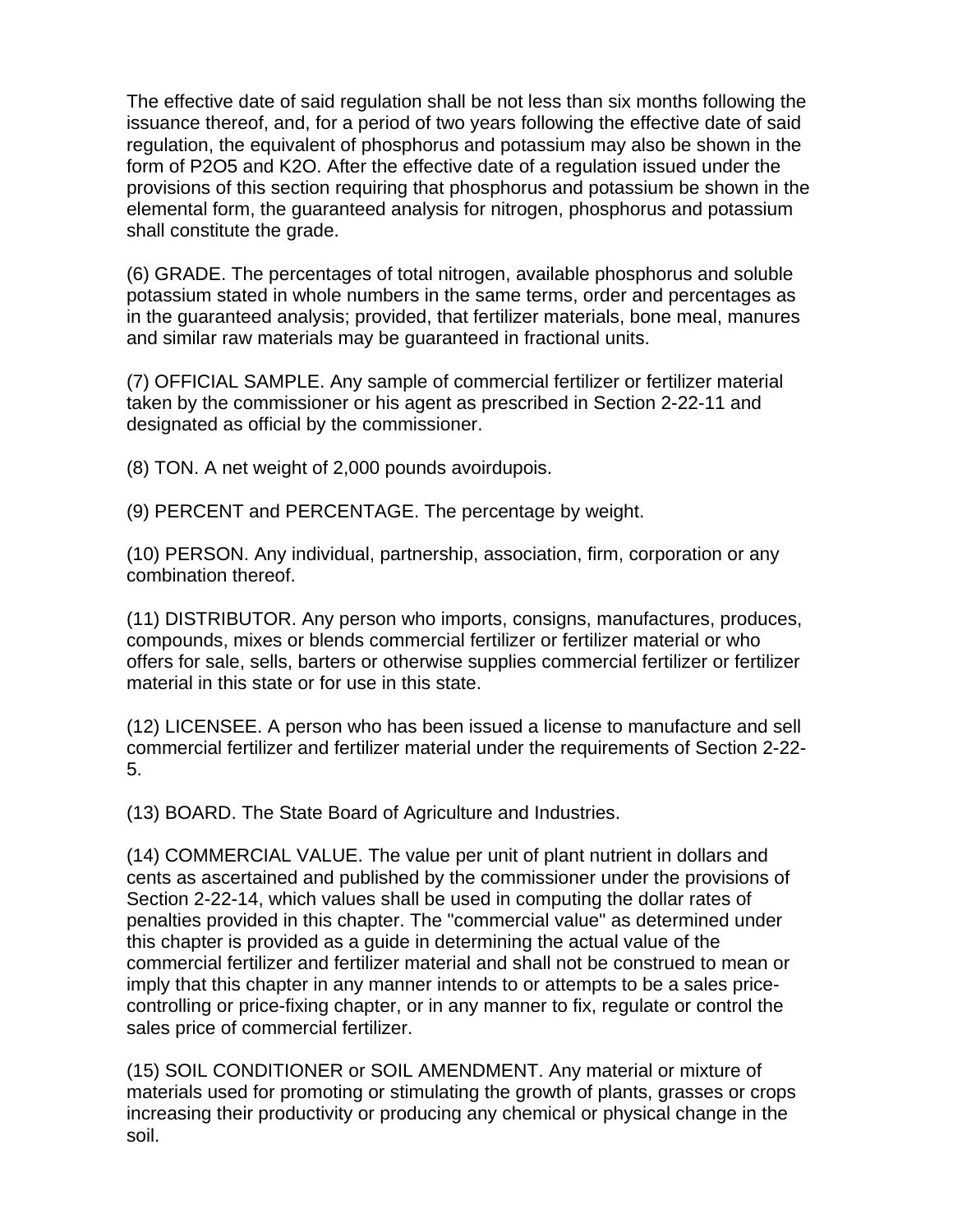(16) LABEL. All written, printed or graphic matter displayed upon the immediate container of or statement accompanying a commercial fertilizer, fertilizer material, soil conditioner or soil amendment.

(17) LABELING. All written, printed or graphic matter upon or accompanying any commercial fertilizer, soil conditioner or soil amendment and all advertisements, brochures, posters or television and radio announcements used in promoting the sale of such products.

# *(Acts 1969, No. 434, p. 840, §3.)* **Section 2-22-3**

# **Administration of chapter.**

This chapter shall be administered by the Commissioner of Agriculture and Industries of the State of Alabama, hereinafter referred to as "commissioner."

# *(Acts 1969, No. 434, p. 840, §2.)*

# **Section 2-22-4**

# **Fertilizer dealer permit required; relation to Section 2-22-5.**

Before any person may sell or offer for sale or exchange in this state any commercial fertilizer to a user thereof, the person shall first procure a fertilizer dealer permit from the commissioner authorizing the person to sell, exchange, or deal therein. The permit shall be issued on payment of a fee established by the Board of Agriculture and Industries not to exceed ten dollars (\$10), and shall expire on September 30 of each year. A permit as required by this section shall be obtained for each separate place of business at which commercial fertilizer is sold or offered for sale to the user thereof. Any person required to procure a license under Section 2-22-5 shall not be required to procure a permit as required by this section as it is the intent of this section that every person who purchases any commercial fertilizer for resale where the fertilizer is not manufactured, mixed, formulated, or labeled by the person is required to obtain the permit required by this section.

# *(Acts 1969, No. 434, p. 840, §4; Act 2004-516, p. 996, §1.)*

# **Section 2-22-5**

# **Licenses for sale of commercial fertilizer.**

(a) Before any person sells or offers for sale any commercial fertilizer in this state for use herein or before any person sells such fertilizer for importation into this state for use herein where such person is required to comply with the labeling requirements of Section 2-22-7, such person shall apply for and obtain from the commissioner a license authorizing the sale of commercial fertilizer. The application for a license shall be accompanied by the fee required by subsection (b) of this section and shall be on forms furnished by the commissioner, which forms shall contain certain information as is necessary for the issuance of the license. All such licenses shall expire on September 30, the end of the fiscal year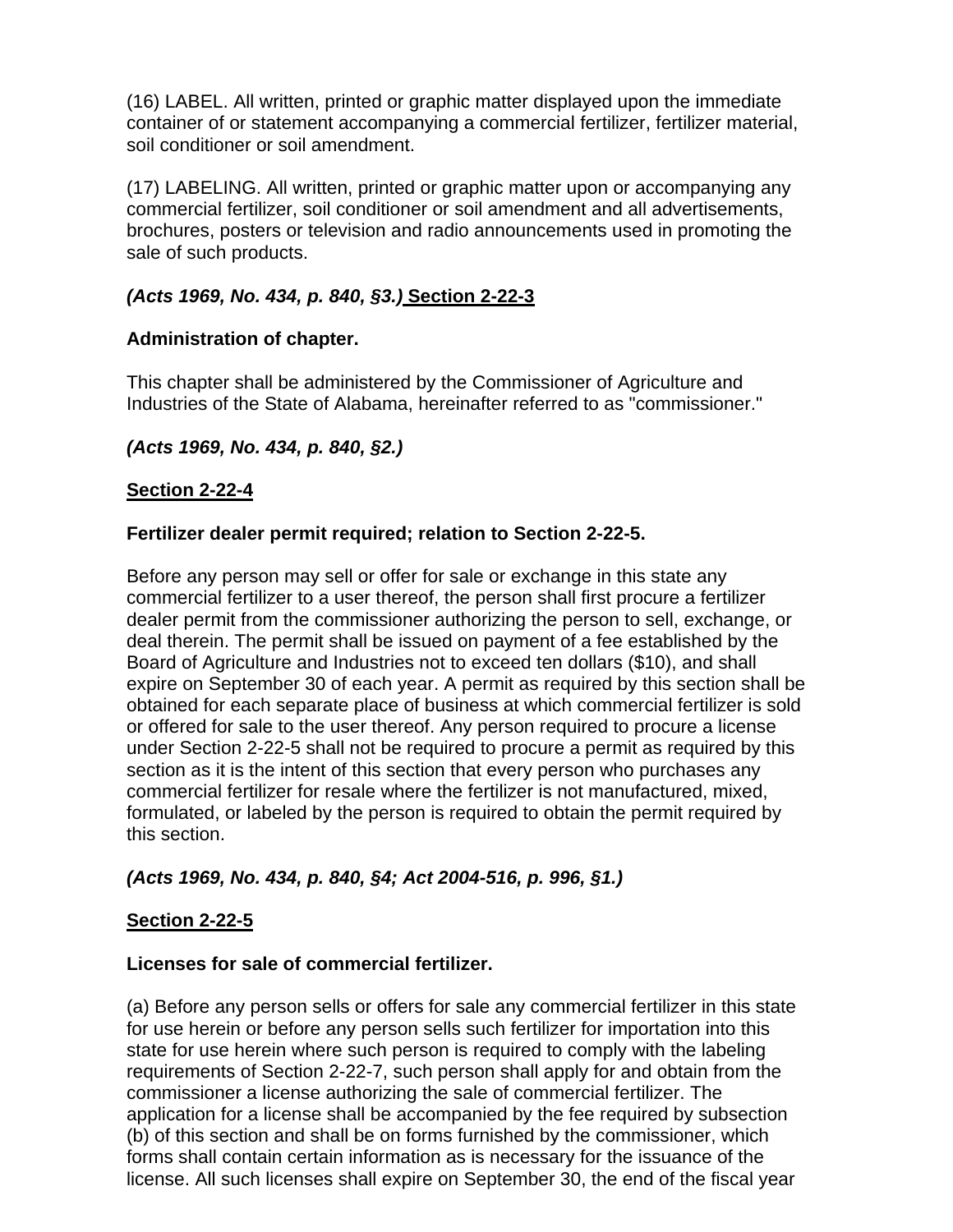for which they are issued, and shall be renewed annually as of October 1, upon payment of the required license fee.

(b) The license fee shall be based upon the number of tons of commercial fertilizer sold in or for importation into the state for use therein during the preceding 12 month period which ends on June 30. The amount of the license fee shall be established by the Board of Agriculture and Industries within the range as set out in the following schedule:

| <b>Tons Sold</b>                                               | <b>License Fee</b> |
|----------------------------------------------------------------|--------------------|
| Less than 100 tons                                             | $$25.00 - 37.50$   |
| 100 tons or more but less than 1,000 tons                      | $50.00 - 75.00$    |
| 1,000 tons or more but less than 5,000 tons                    | 100.00 - 150.00    |
| 5,000 tons or more but less than 10,000 tons                   | 150.00 - 225.00    |
| 10,000 tons or more but less than 25,000 tons                  | 200.00 - 300.00    |
| 25,000 tons or more but less than 50,000 tons                  | 250.00 - 375.00    |
| 50,000 tons or more but less than 75,000 tons                  | $300.00 - 450.00$  |
| 75,000 tons or more but less than 100,000 tons 350.00 - 525.00 |                    |
| 100,000 tons or more                                           | 400.00 - 750.00    |

If the license fee is not paid within a period of 30 days after the due date, a delinquent penalty of 10 percent of the amount due (minimum \$10.00) shall be added to the license fee. The license fee due under this subsection and delinquent penalty shall constitute a debt and become the basis of judgment against the person if not paid as required in this subsection. The amount of the license fee required to be paid by persons not previously selling commercial fertilizer in or for importation into this state shall be the minimum fee established by the Board of Agriculture and Industries, which license shall also expire on September 30 following the date of issuance, at which time said license shall be renewable in accordance with subsection (a) of this section.

(c) In the event of sale or other transfer of ownership of a commercial fertilizer manufacturing or sale facility by a person who has a license required by subsection (a) of this section, such license may be transferred to the new owner; provided, however, that the amount of such new owner's license required on October 1 shall be governed by the amount of the person's previous sales from whom said license was transferred.

(d) It is hereby intended that every person who manufactures or formulates and labels any commercial fertilizer which is sold in or for importation into this state or any person who labels such commercial fertilizer and sells it in or for importation into this state whether manufactured by such person or not shall be required to procure a license and pay the fee therefore as required by this section.

# *(Acts 1969, No. 434, p. 840, §5; Act 2004-516, §1.)*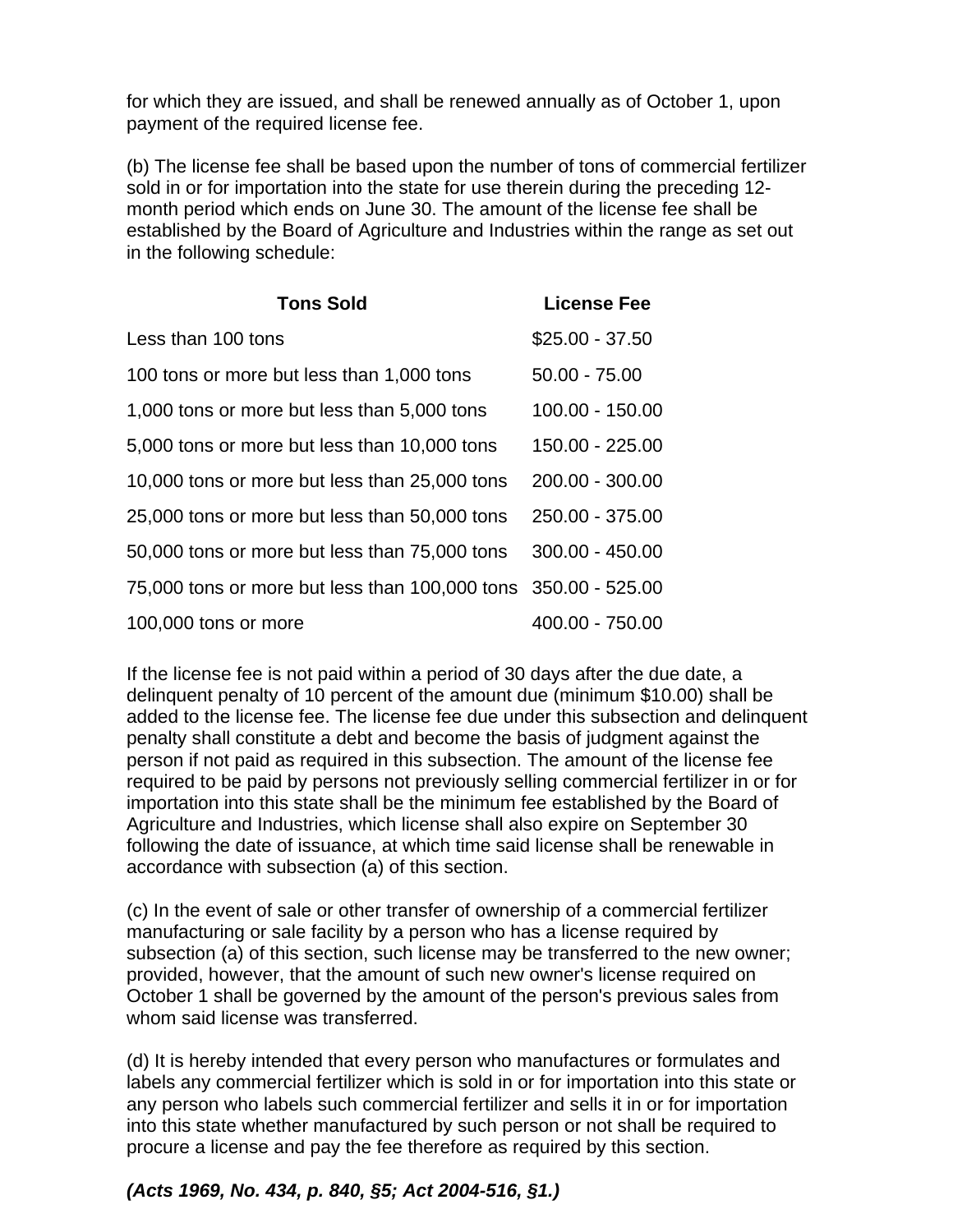# **Cancellation or refusal of licenses.**

The commissioner is authorized and empowered to cancel the license of any licensee or refuse to issue a license to any applicant upon satisfactory evidence that the licensee or applicant has used fraudulent or deceptive practices in the evasions or attempted evasions of the provisions of this chapter or any rules and regulations promulgated thereunder; provided, that no license shall be revoked or refused until the licensee shall have been given the opportunity to appear for a hearing before the board, with the further opportunity of appealing to a court of competent jurisdiction for judicial review of such revocation or refusal.

# *(Acts 1969, No. 434, p. 840, §20.)*

# **Section 2-22-7**

# **Labeling of commercial fertilizers.**

(a) Any commercial fertilizer sold in this state for use therein or sold for importation into this state for use therein in containers shall have printed on or affixed to the container a label setting forth in clearly legible and conspicuous form the following information:

- (1) The net weight;
- (2) The brand and grade;
- (3) The guaranteed analysis;

(4) The materials from which the plant nutrients are derived with the percentage of each as may be required by regulations of the board; and

(5) The name and principal address of the manufacturer or other person responsible for placing it on the market.

(b) If distributed in bulk, a written or printed statement of the information required by subdivisions (1), (2), (3), (4) and (5) of subsection (a) of this section shall accompany delivery and be supplied to the purchaser at time of delivery.

(c) A commercial fertilizer formulated according to specifications which are furnished by a consumer prior to mixing shall be labeled to show the information contained in subdivisions (1), (3) and (5) of subsection (a) of this section.

*(Acts 1969, No. 434, p. 840, §6.)*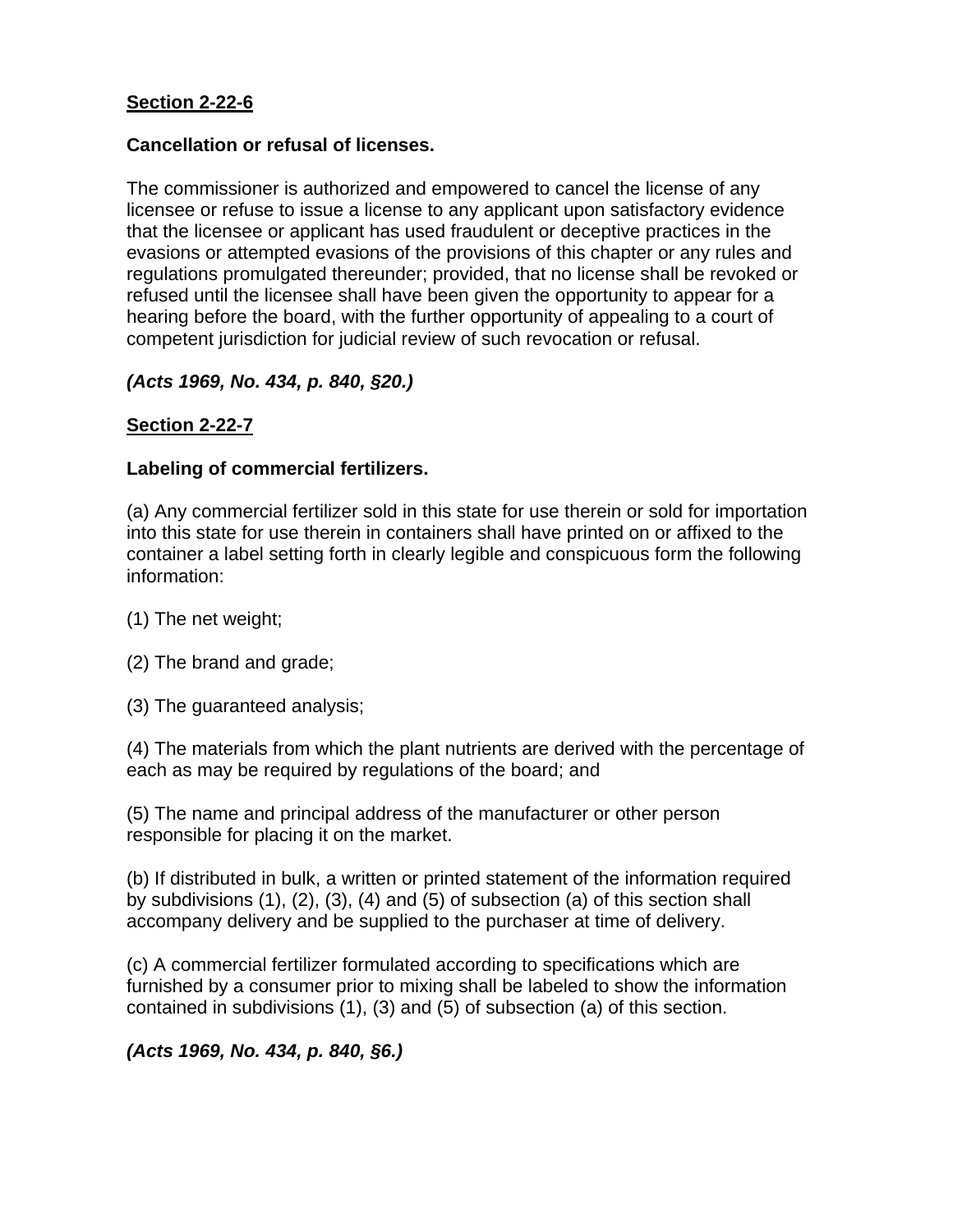# **Licensing and labeling requirements for sale of soil conditioners and soil amendments.**

Every person who sells or offers for sale in or for importation into this state any soil conditioner or soil amendment for which label or labeling claims are made that such a product contains plant nutrients shall be subject to all of the requirements of this article for the sale of commercial fertilizer including the license and inspection fee requirement. If any label or labeling claims are made for the release of plant nutrients in the soil or of any bacterial action causing the release of plant nutrients in the soil in connection with the sale of any soil conditioner or soil amendment, a license authorizing the sale of the product shall be obtained from the commissioner. The commissioner may issue such a license in accordance with regulations promulgated by the board.

# *(Acts 1969, No. 434, p. 840, §7.)*

# **Section 2-22-9**

# **Inspection fee; monthly statement; collection fee; disposition of fees; overpayments; examination, review, audit of sales records.**

(a) There shall be paid to the commissioner for all commercial fertilizer sold in this state for use therein or sold for importation into this state for use therein an inspection fee established by the board not to exceed seventy-five cents (\$.75) per ton; provided, that sales to manufacturers or exchanges between them are hereby exempted. Fees so collected, including permit fees and license fees levied under Sections 2-22-4 and 2-22-5, shall be deposited to the credit of the Agricultural Fund of the State Treasury for the regulatory duties of the Department of Agriculture and Industries.

(b) Every person who sells commercial fertilizer in or for importation into this state for use therein, who is licensed under Section 2-22-5 or where such person is required to procure such a license shall file with the commissioner on forms furnished by the commissioner a monthly statement for the period ending on the last day of each month setting forth thereon the number of tons of each grade of commercial fertilizer sold in or for importation into this state for use therein during such month. The person shall also include on the report any information of the type provided by Section 2-22-10 when required to do so pursuant to rules and regulations promulgated by the commissioner with approval of the board. The monthly report of tonnage sales with the amount of inspection fees due thereon shall be due on or before the fifteenth day of the month following the report period. Each such report shall bear a certificate that the amount remitted is correct.

If the tonnage report is not filed and the payment of inspection fee is not made by the twentieth day of the month when due, a collection fee amounting to 10 percent (minimum \$10.00) of the amount may be assessed against the licensee, and the amount of fees due and unpaid shall constitute a debt and become the basis of a judgment against the licensee.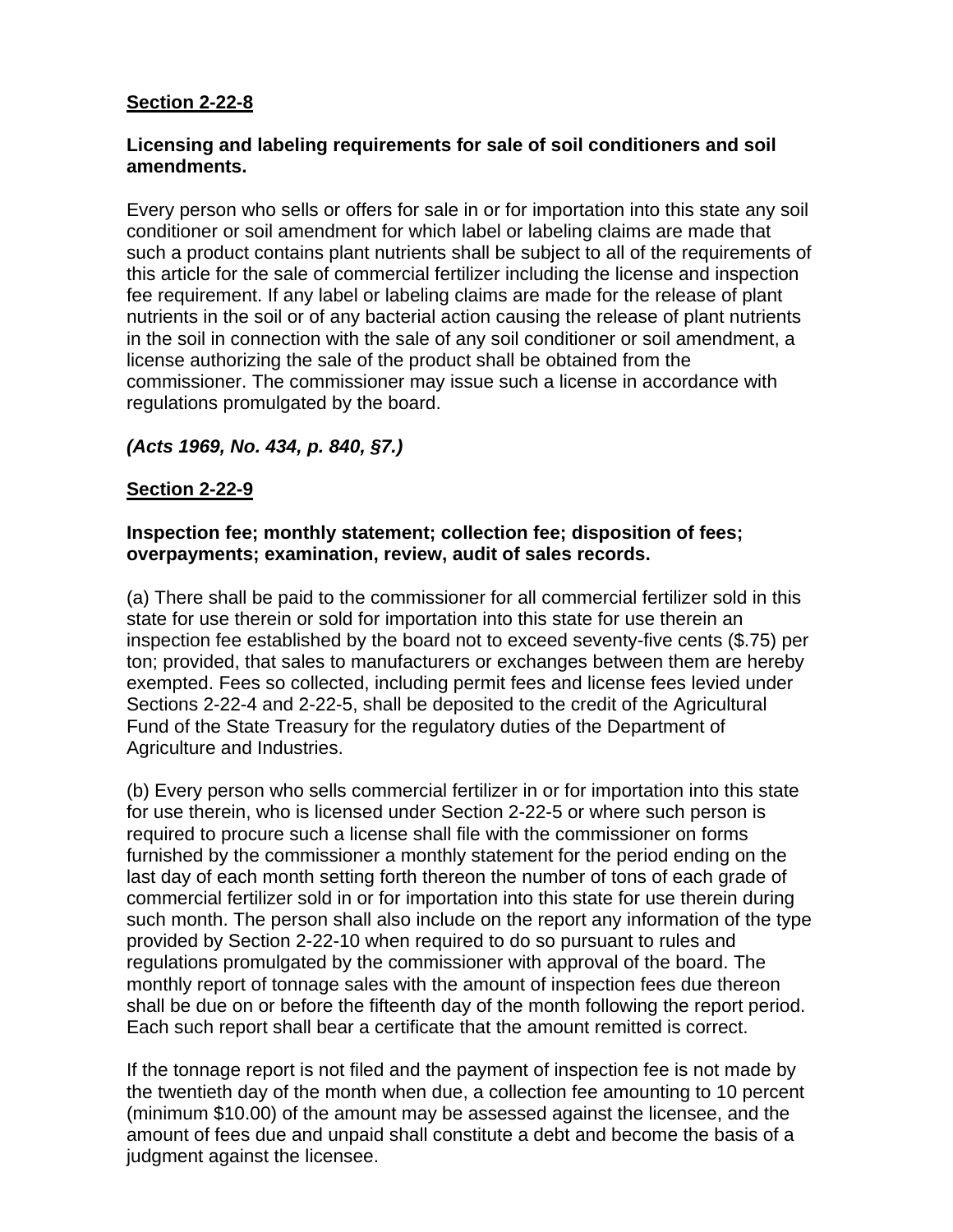(c) When more than one person is involved in the sale, importation or distribution of a commercial fertilizer, the person who sells the fertilizer to a nonlicensee for resale or use shall be responsible for reporting the tonnage and paying the inspection fee, unless the report and payment was previously made by another licensee.

(d) The inspection fee levied under subsection (a) of this section, the permit fee required by Section 2-22-4 and the license fee levied under Section 2-22-5 shall be paid by cooperative marketing and purchasing associations, and the exemptions allowed such organizations pursuant to Section 2-10-105 or any other exemption statute shall not relieve such associations from the payment of such fees.

(e) Amounts improperly or illegally collected under the provisions of this chapter as overpayments may be refunded to the person entitled thereto in accordance with Section 2-1-6.

(f) The commissioner, or his or her agents or employees may examine, review, and audit the sales records of every person required to remit to the commissioner the inspection fee levied under subsection (a) to verify and determine the accuracy of the amounts remitted monthly as inspection fees and the amount due for a license as required by Section 2-22-5. Every such person shall maintain records as will indicate accurately the tonnage of commercial fertilizer upon which inspection fees are due.

# *(Acts 1969, No. 434, p. 840, §8; Acts 1981, No. 81-664, p. 1085; Act 2004-516, p. 996, §1.)*

# **Section 2-22-10**

# **Furnishing of semiannual tonnage reports by licensees.**

(a) Each licensee shall furnish the commissioner a report showing the number of tons of each grade of fertilizer sold in each county in the state semiannually pursuant to regulations adopted by the board. Said report shall be submitted not later than 30 days following the close of the six-month period; provided, however, that more frequent reports giving this information may be required by the commissioner with the approval of the board. This report may be made on a special summary form provided by the commissioner or by submitting a copy of the invoice. No information furnished the commissioner under this section shall be disclosed in such a way as to divulge the operation of any person.

(b) When more than one person is involved in the sale, importation or distribution of a commercial fertilizer, the licensee who distributes the fertilizer to a nonlicensee is responsible for reporting the tonnage as under subdivision (c) of Section 2-22-9.

# *(Acts 1969, No. 434, p. 840, §9.)*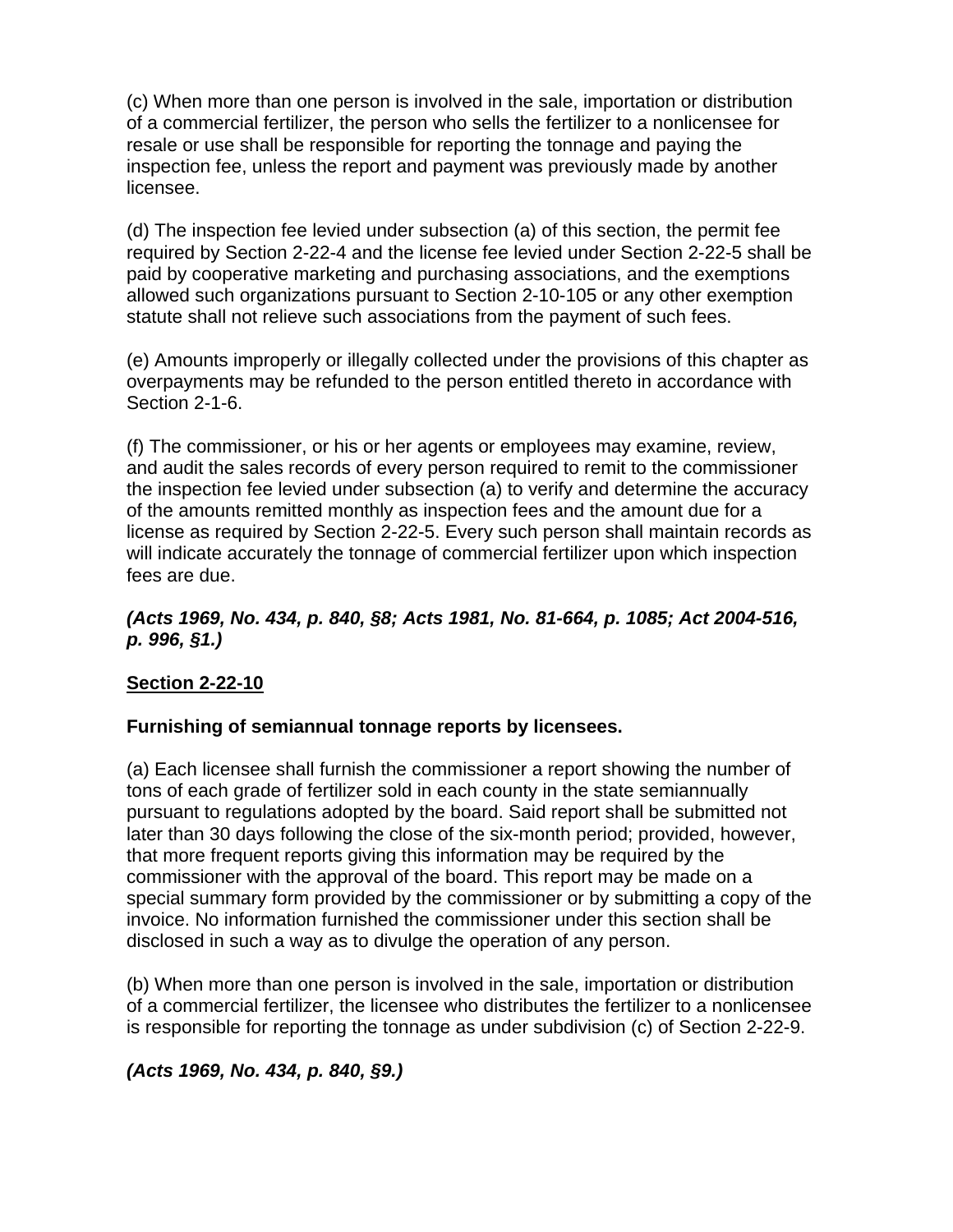# **Inspection, sampling, testing and analysis of commercial fertilizers by commissioner; furnishing of results, etc., to licensees where fertilizers found subject to penalty or legal action.**

(a) It shall be the duty of the commissioner, who may act through his authorized agent, to sample, inspect, make analyses of and test commercial fertilizers distributed within this state at such times and places and to such an extent as he may deem necessary to determine whether such commercial fertilizers are in compliance with the provisions of this chapter.

(b) The commissioner, individually or through his agent, is authorized to enter upon any public or private premises or carriers during regular business hours in order to have access to commercial fertilizers subject to the provisions of this chapter and the rules and regulations pertaining thereto and to the records relating to their distribution.

(c) In drawing any official sample and in making any analysis, the officially adopted methods and terminology of the association of official analytical chemists shall be used. In cases not covered by such officially adopted methods and terminology, the commissioner shall, as soon as practicable and from other sources deemed proper, adopt and publish appropriate methods and terminology.

(d) The commissioner, in determining for administrative purposes whether any commercial fertilizer is deficient in plant food, shall be guided solely by the official sample as defined in subdivision (7) of Section 2-22-2 and obtained and analyzed as provided for in subsection (c) of this section.

(e) The results of official analysis of any commercial fertilizer which has been found to be subject to penalty or other legal action shall be forwarded by the commissioner to the licensee at least 10 days before the report is submitted to the purchaser. If during that period no adequate evidence to the contrary is made available to the commissioner, the report shall become official. Upon request the commissioner shall furnish to the licensee a portion of any sample found subject to penalty or other legal action.

(f) The analysis, test and sampling of commercial fertilizers shall be made and conducted in accordance with and be subject to the provisions and requirements of Article 2 of Chapter 2 of this title.

# *(Acts 1969, No. 434, p. 840, §10.)*

# **Section 2-22-12**

# **Proceedings upon determination of deficiency in guaranteed primary plant nutrients in commercial fertilizers - Generally.**

(a) If the analysis shall show that a commercial fertilizer is deficient in one or more of its guaranteed primary plant nutrients (NPK) beyond the tolerances as established by regulation adopted by the State Board of Agriculture and Industries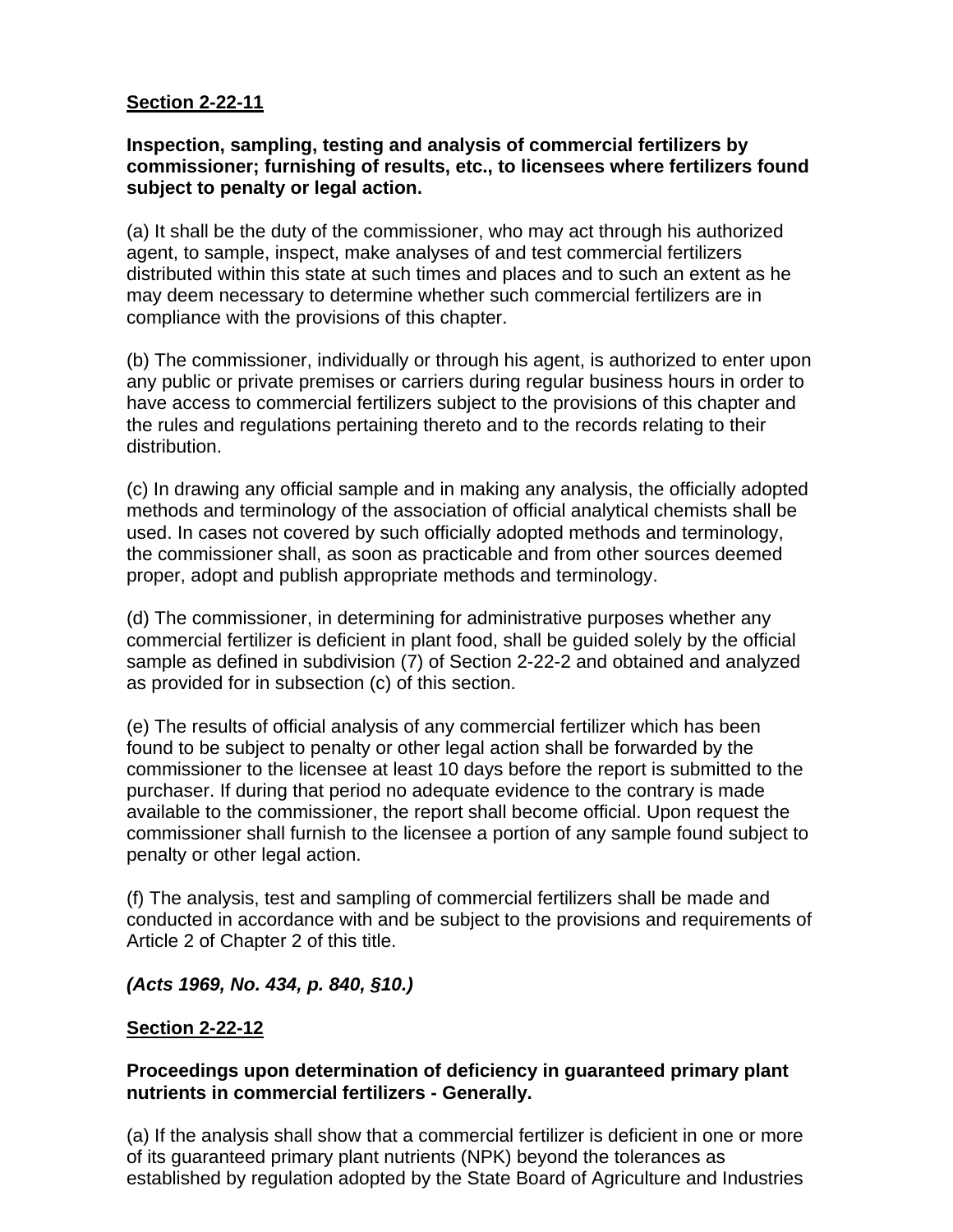pursuant to Section 2-22-20, a penalty shall be assessed in accordance with regulations adopted by the board.

(b) Deficiencies in any other constituent or constituents covered under paragraphs b and c of subdivision (5) of Section 2-22-2, which is required to be or may be guaranteed shall be evaluated by the commissioner and penalties therefor shall be prescribed by the board; provided, however, that in no case shall the penalty exceed the selling price of the fertilizer.

(c) Nothing contained in this section shall prevent any person from appealing to a court of competent jurisdiction for judgment as to the justification of such penalties.

(d) When an official sample of a lot of commercial fertilizer shows a deficiency beyond the tolerance allowed under regulations of the board, a penalty shall be assessed in accordance with regulations promulgated by the board, which penalty shall be paid to the consumer by the licensee, and receipts shall be taken therefor and forwarded to the commissioner within 60 days after receiving written notification of such deficiency and the amount of the penalty from the commissioner. If any consumer of commercial fertilizer which has been determined by official analysis to be deficient and subject to penalty cannot be found, payment of the amount of such penalty shall be made to the commissioner within a period of 60 days for deposit in the State Treasury to the credit of the Agricultural Fund.

(e) Lots of fertilizer in manufacturing plants, on dealers' premises or elsewhere from which samples are drawn and which are determined to be deficient by official analysis or are not otherwise in compliance with the requirements of this chapter, shall be subject to suspension from sale, seizure and condemnation in accordance with Section 2-22-6. Where any such lot of commercial fertilizer or portions thereof are sold by the licensee before the official analysis report is received by the commissioner and before notice has been given to the licensee of such deficiency, the penalty shall be paid to either the consumer of such commercial fertilizer or to the commissioner as provided in subsection (d) of this section.

# *(Acts 1969, No. 434, p. 840, §11.)*

# **Section 2-22-13**

# **Proceedings upon determination of deficiency in guaranteed primary plant nutrients in commercial fertilizers - Legal actions for recovery of penalty.**

In any case wherein the licensee fails or refuses to make payment to the consumer of a penalty within the time required, the consumer may institute legal action against the licensee for the recovery of such penalty as provided in Section 2-22- 12. Any judgment against the licensee shall be double the amount of the penalty and shall include a reasonable attorney's fee and court costs. In cases where the licensee is required to pay the amount of any penalty to the commissioner for deposit to the credit of the Agricultural Fund and the licensee fails or refuses to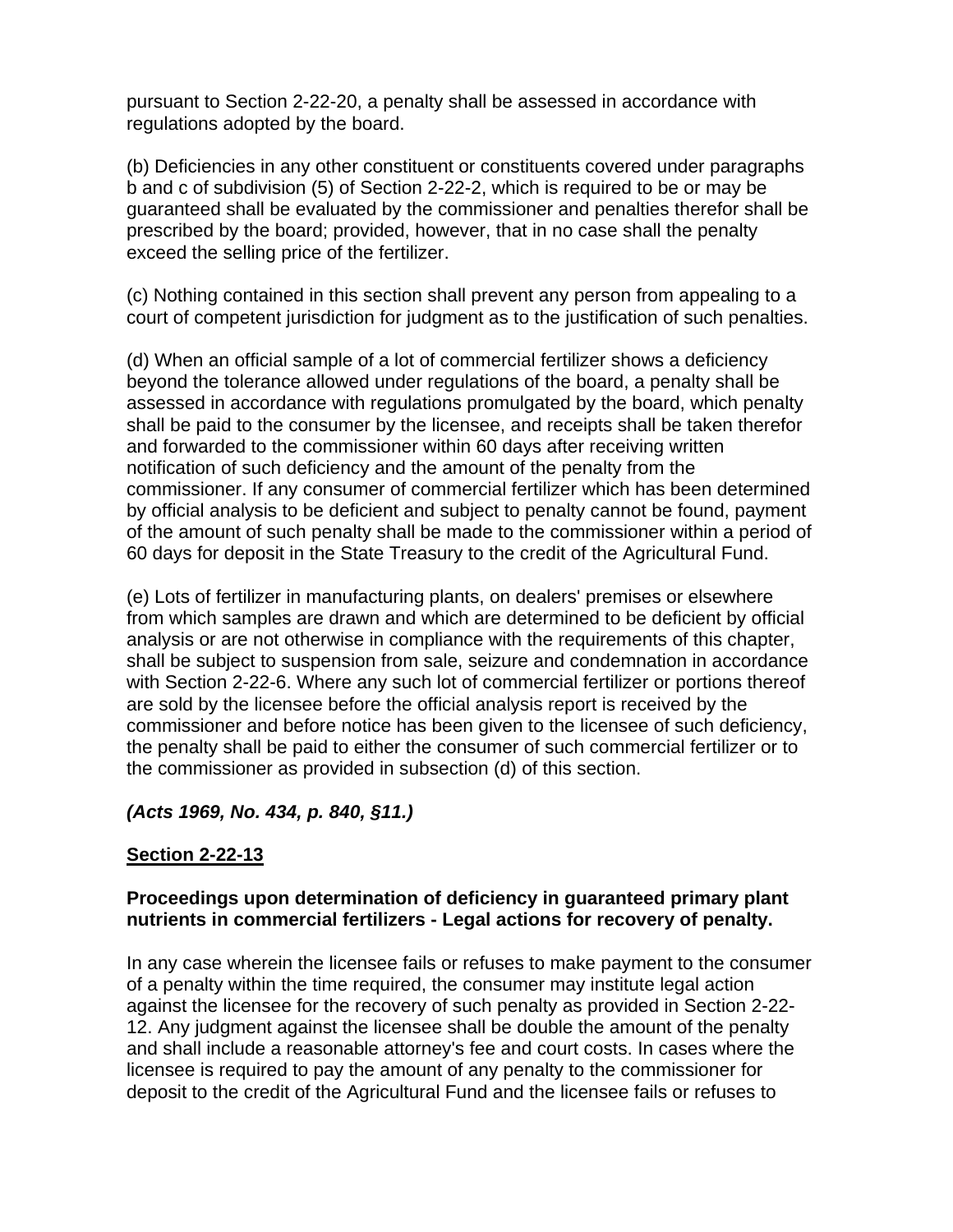make such payment within the time required, the commissioner may institute legal action in a court of competent jurisdiction for collection of the amount of the penalty upon 10 days' notice to the licensee following the 60-day payment period.

# *(Acts 1969, No. 434, p. 840, §13.)*

# **Section 2-22-14**

# **Ascertainment and publication of fair market values of nitrogen, available phosphorus and soluble potassium in commercial fertilizers.**

For the purpose of determining the commercial values to be applied under the provisions of Section 2-22-12, the commissioner shall ascertain and publish annually the fair market values per pound of nitrogen, available phosphorus and soluble potassium in commercial fertilizers in this state. The values so determined and published shall be used in determining and assessing penalties.

# *(Acts 1969, No. 434, p. 840, §12.)*

# **Section 2-22-15**

**Establishment, etc., of standards of classification for commercial fertilizers generally; adoption of standards for sale of specialty fertilizers; establishment of standards and minimum guarantees for plant nutrients other than nitrogen, phosphorus and available potassium.** 

The board shall have authority to establish standards of classification for commercial fertilizer according to ratios and grades by which its quality, condition, fertilizing or plant food value may be judged and to alter or modify such standards when found to be necessary. In pursuance thereof, the board is authorized to establish, adopt and promulgate a list of minimum analysis ratios and grades for commercial fertilizers including minimum available plant food content for nitrogen, available phosphorus and available soluble potassium and also for superphosphate with potassium, nitrogen with superphosphate and superphosphate.

The board shall also be authorized to define and to adopt standards for the sale of specialty fertilizers together with conditions and restrictions under which they may be sold and to establish standards and minimum guarantees for plant nutrients other than nitrogen, available phosphorus and soluble potassium. Before the board shall establish and adopt minimum plant food ratios, grades and other activities as authorized in this section, it shall hold a public hearing open to all interested persons, and it shall also request recommendations thereon from the Director of the Agricultural Experiment Station and the Cooperative Extension Service of Auburn University relating to the need for such action.

# *(Acts 1969, No. 434, p. 840, §14.)*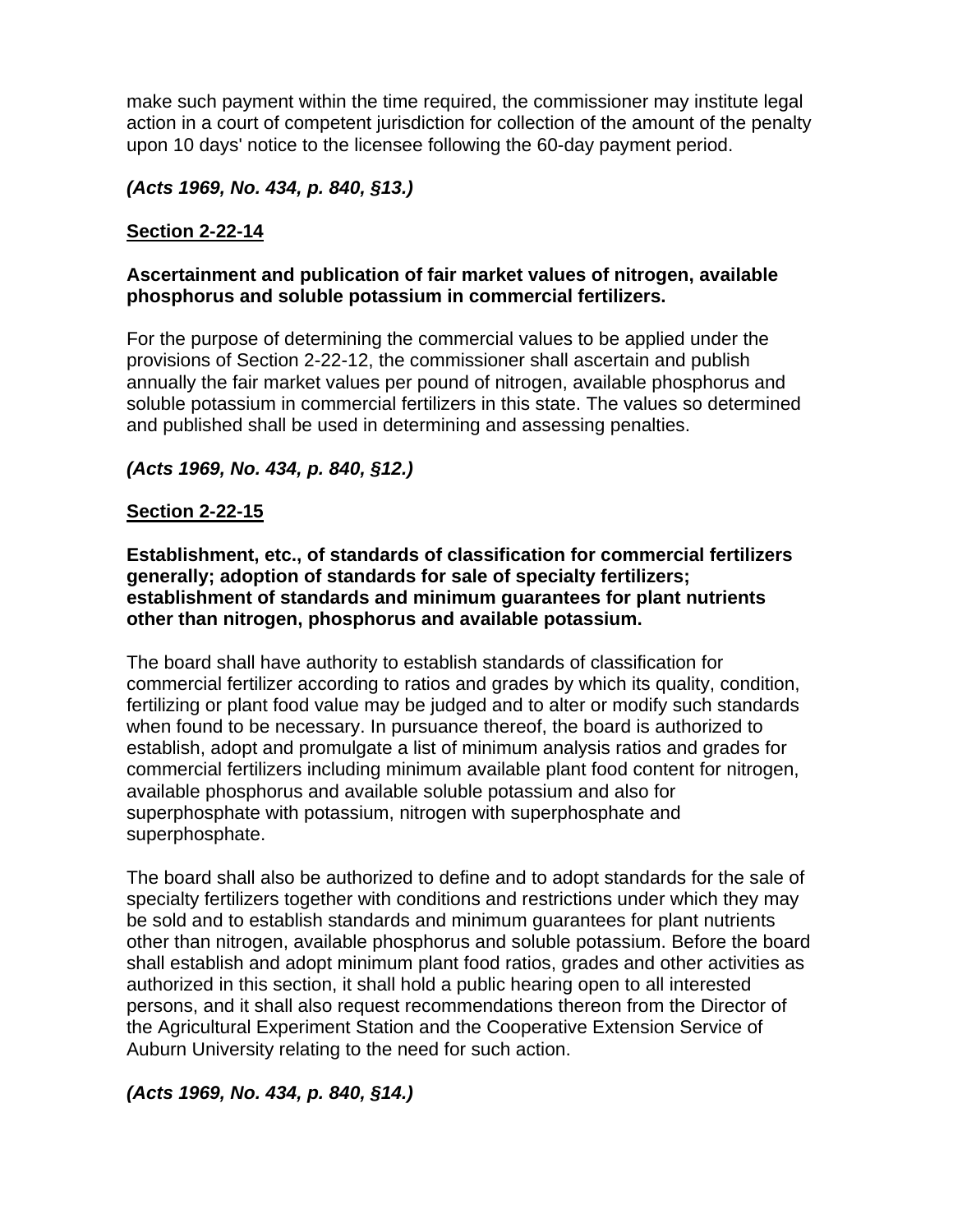**Sale, offer for sale or distribution of misbranded commercial fertilizers; when commercial fertilizers deemed misbranded; adoption of regulations defining plant nutrients or commercial fertilizers.** 

(a) No person shall sell, offer for sale or distribute misbranded commercial fertilizer. A commercial fertilizer shall be deemed to be misbranded if:

(1) Its labeling is false or misleading in any particular;

(2) It is distributed under the name of another fertilizer product;

(3) It is not labeled as required in Section 2-22-7 and in accordance with regulations prescribed under this chapter; and

(4) It purports to be or is represented as a commercial fertilizer or is represented as containing a plant nutrient or commercial fertilizer, unless such plant nutrient or commercial fertilizer conforms to the definition of identity, if any, prescribed by regulation of the board.

(b) In adopting the regulations provided for in subdivision (4) of subsection (a) of this section, the board shall give due regard to commonly accepted definitions and official fertilizer terms such as those issued by the Association of American Fertilizer Control Officials.

## *(Acts 1969, No. 434, p. 840, §15.)*

## **Section 2-22-17**

# **Sale, offer for sale or distribution of adulterated commercial fertilizers; when commercial fertilizers deemed adulterated.**

No person shall sell, offer for sale or distribute an adulterated commercial fertilizer product. A commercial fertilizer shall be deemed to be adulterated if:

(1) It contains any deleterious or harmful ingredient in sufficient amount to render it injurious to beneficial plant life when applied in accordance with directions for use on the label or if adequate warning statements or directions for use, which may be necessary to protect plant life, are not shown upon the label; and

(2) Its composition falls below or differs from that which it is purported to possess by its labeling.

# *(Acts 1969, No. 434, p. 840, §16.)*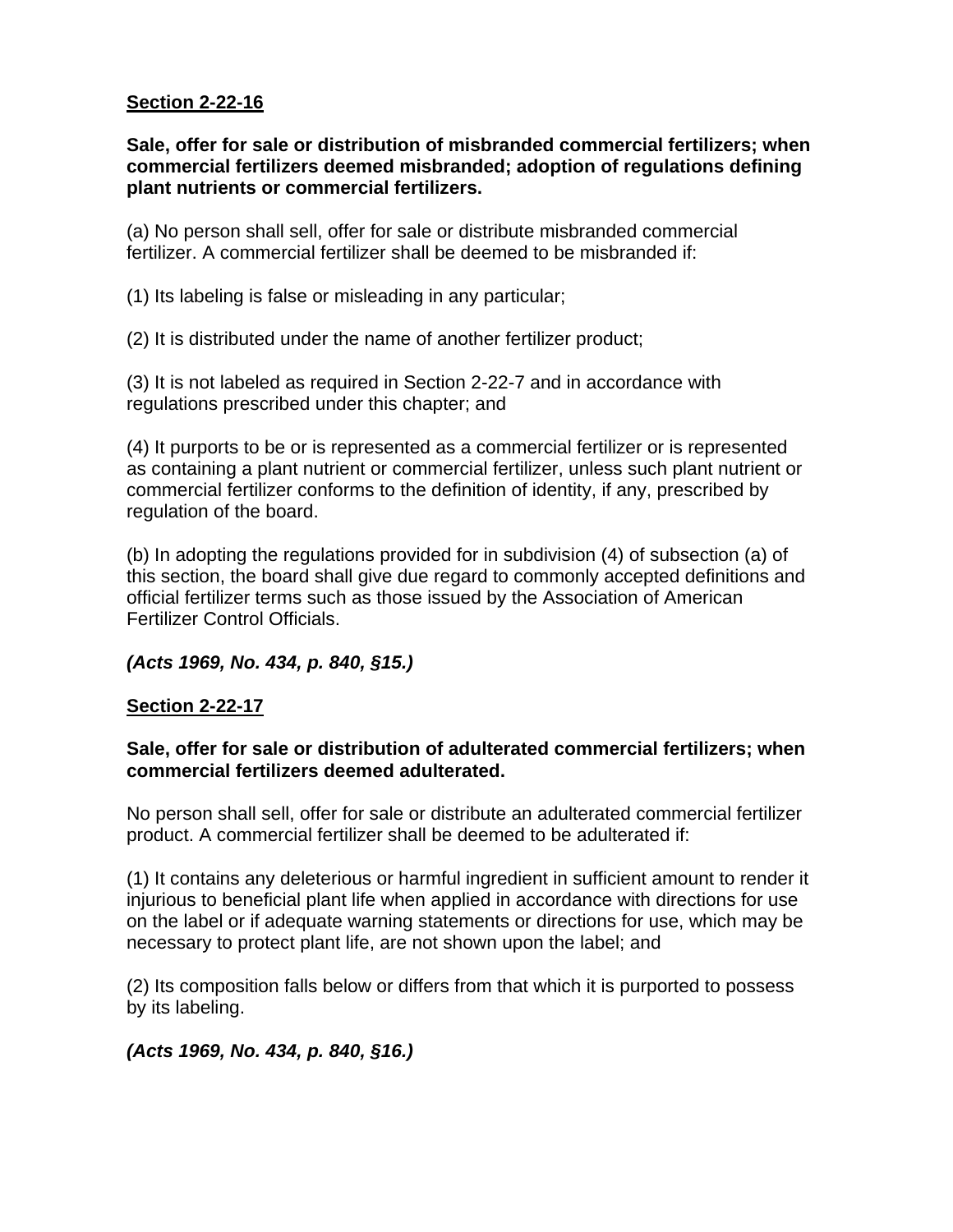# **Penalty for manufacture of commercial fertilizer short in weight.**

If any commercial fertilizer in the possession of or consigned to the consumer is found by the commissioner to be short in weight, the licensee who manufactures said commercial fertilizer shall, within 30 days after official notice from the commissioner, pay to the consumer a penalty equal to four times the value of the actual shortage.

# *(Acts 1969, No. 434, p. 840, §19.)*

# **Section 2-22-19**

# **Annual publications.**

The commissioner shall publish at least annually and in such form as he may deem proper:

(1) Information concerning the distribution of commercial fertilizer; and

(2) The results of analyses based on official samples of commercial fertilizers distributed within the state as compared with the guaranteed analyses.

# *(Acts 1969, No. 434, p. 840, §17.)*

# **Section 2-22-20**

# **Rules and regulations.**

For the administration and enforcement of this chapter, the board is authorized to adopt and promulgate reasonable rules and regulations relating to the sale and distribution of commercial fertilizers necessary to carry out the full intent and meaning of this chapter, including, but not limited to, fixing tolerances for plant food deficiency penalty assessments pursuant to Section 2-22-12, providing for the incorporation into commercial fertilizer of such other substances as pesticides and the proper labeling of such mixture, establish a fee together with such other rules and regulations reasonably necessary to implement, make specific, and interpret the provisions of this chapter. Notwithstanding any other provisions of this chapter and specifically the provisions of subdivision (5) of Section 2-22-2 relating to guaranteed analysis, the commissioner with the approval of the board shall be authorized to require by rules and regulations that the guaranteed analysis of phosphorus and potassium for labeling purposes shall be expressed in the elemental form, but until such rules and regulations are duly promulgated and adopted, the guaranteed analysis shall not be required to be expressed in the elemental form.

*(Acts 1969, No. 434, p. 840, §18; Act 2004-516, p. 996, §1.)*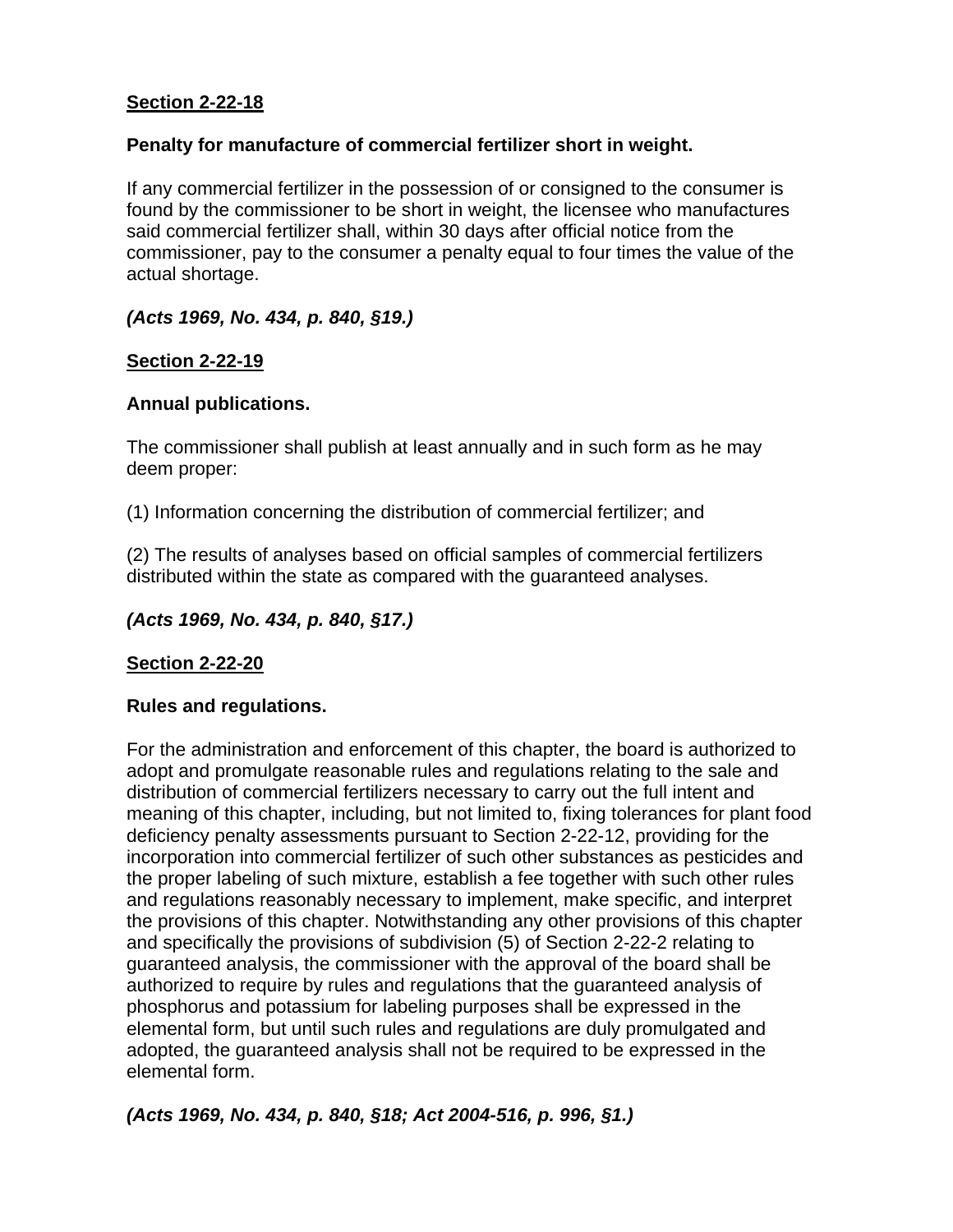# **Suspension from sale, seizure and condemnation of commercial fertilizers not in compliance with chapter or rules or regulations promulgated thereunder.**

Any lot or other quantity of commercial fertilizer not in compliance with the provisions of this chapter or rules and regulations duly adopted and promulgated under this chapter shall be subject to suspension from sale, seizure and condemnation. The issuance of a "suspension from sale or use" or "stop sale" and seizure and condemnation of any lot or other quantity of commercial fertilizer sold, offered for sale or kept for sale in violation of the provisions of this chapter shall be in accordance with such procedure as is now prescribed under Article 2 of Chapter 2 of this title.

# *(Acts 1969, No. 434, p. 840, §21.)*

# **Section 2-22-22**

# **Violations of chapter or rules or regulations promulgated thereunder deemed misdemeanors; injunctive proceedings to restrain violations of chapter or rules or regulations promulgated thereunder.**

(a) Any person who shall violate any of the provisions of this chapter or who fails to perform any duty or requirement imposed by the provisions of this chapter or who violates any rule or regulation duly promulgated thereunder or who shall sell or offer for sale or distribute for sale any commercial fertilizer in violation of the requirements of this chapter shall be guilty of a misdemeanor and upon conviction shall be punished as now prescribed by law for such an offense.

(b) In addition to the penalty provided in subsection (a) of this section, the commissioner may apply by petition to a circuit court, and such court or any judge thereof shall have jurisdiction, for cause shown, to grant a temporary restraining order or permanent injunction or both restraining and enjoining any person from violating or continuing to violate any of the provisions of this chapter or any rule or regulation promulgated under authority of this chapter. Said temporary restraining order or permanent injunction shall be issued without bond.

## *(Acts 1969, No. 434, p. 840, §22.)*

## **Section 2-22-23**

# **Chapter not to restrict or avoid sales or exchanges of commercial fertilizers between manufacturers, processors, etc., or shipment of fertilizers to manufacturers or processors.**

Nothing in this chapter shall be construed to restrict or avoid sales or exchanges of commercial fertilizers to each other by importers, manufacturers or processors who mix fertilizer materials for sale or as preventing the free and unrestricted shipments of commercial fertilizer to manufacturers or processors.

# *(Acts 1969, No. 434, p. 840, §23.)*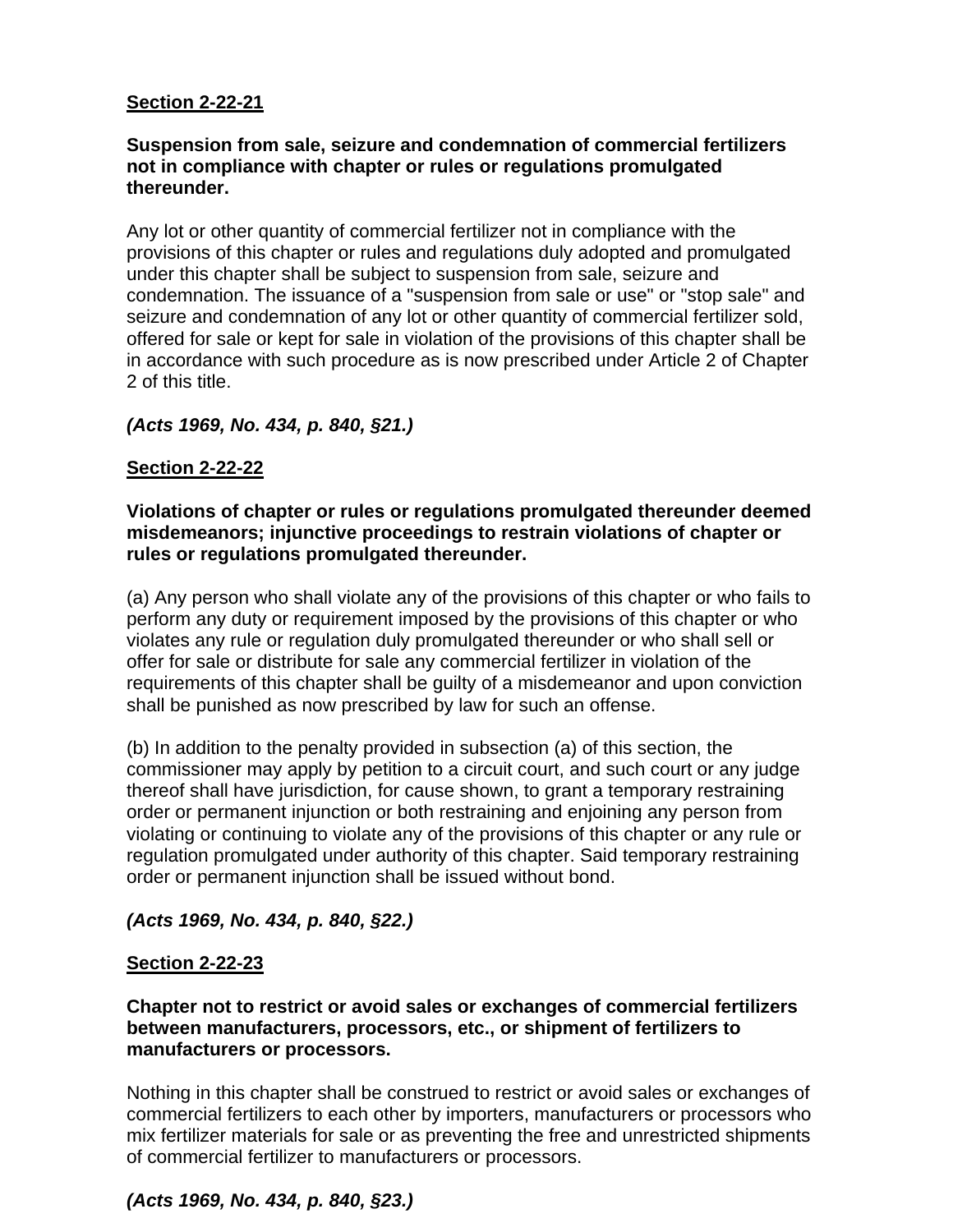#### **Agriculture and Industries Chapter 80-1-6**

### **ALABAMA DEPARTMENT OF AGRICULTURE AND INDUSTRIES AGRICULTURAL CHEMISTRY ADMINISTRATIVE CODE**

### **CHAPTER 80-1-6 SALE OF COMMERCIAL FERTILIZER**

#### **TABLE OF CONTENTS**

| $80 - 1 - 6 - 01$  | Purpose                                  |
|--------------------|------------------------------------------|
| $80 - 1 - 6 - .02$ | Previous Regulations Withdrawn And       |
|                    | Amended                                  |
| $80 - 1 - 6 - 03$  | Plant Nutrients To Be Identified         |
| $80 - 1 - 6 - .04$ | Minor Plant Nutrients, If Claimed, Shall |
|                    | Be Guaranteed                            |
| $80 - 1 - 6 - .05$ | Soil Conditioners Or Amendments Must Be  |
|                    | Verified                                 |
| $80 - 1 - 6 - 06$  | Penalties For Plant Food Deficiencies    |
| $80 - 1 - 6 - 07$  | Special Labeling Required For Fertilizer |
|                    | Containing Economic Poisoning            |
| $80 - 1 - 6 - .08$ | Definitions Of AAFCO Adopted             |
| $80 - 1 - 6 - 09$  | Guarantee Required For Fertilizer        |
|                    | Blended With Other Material              |
| $80 - 1 - 6 - 10$  | Sampling Of Blended Fertilizer           |
| $80 - 1 - 6 - .11$ | Retention Of Samples                     |
| $80 - 1 - 6 - 12$  | Inspection Fee Required                  |
| $80 - 1 - 6 - .13$ | Reporting Of Fertilizer Sales            |
|                    |                                          |

**80-1-6-.01 Purpose.** The purpose of this Chapter is to implement the provisions for Code of Ala. 1975, Chapter 22 of Title 2, denoted as the Alabama Fertilizer Law of 1969. **Author:** Charles H. Barnes **Statutory Authority:** Code of Ala. 1975, §2-22-20. **History:** Filed April 19, 1982.

**80-1-6-.02 Previous Regulations Withdrawn And Amended.**  Regulations entitled **Commercial Fertilizer Regulations by State Board of Agriculture and Industries as Amended** - **January 13, 1970,** adopted October 7, 1969, and effective February 1, 1970, and regulation entitled **Commercial Fertilizer Regulation** adopted February 6, 1973, and effective March 1, 1973, and **Agricultural Chemistry Regulation No. 3** dated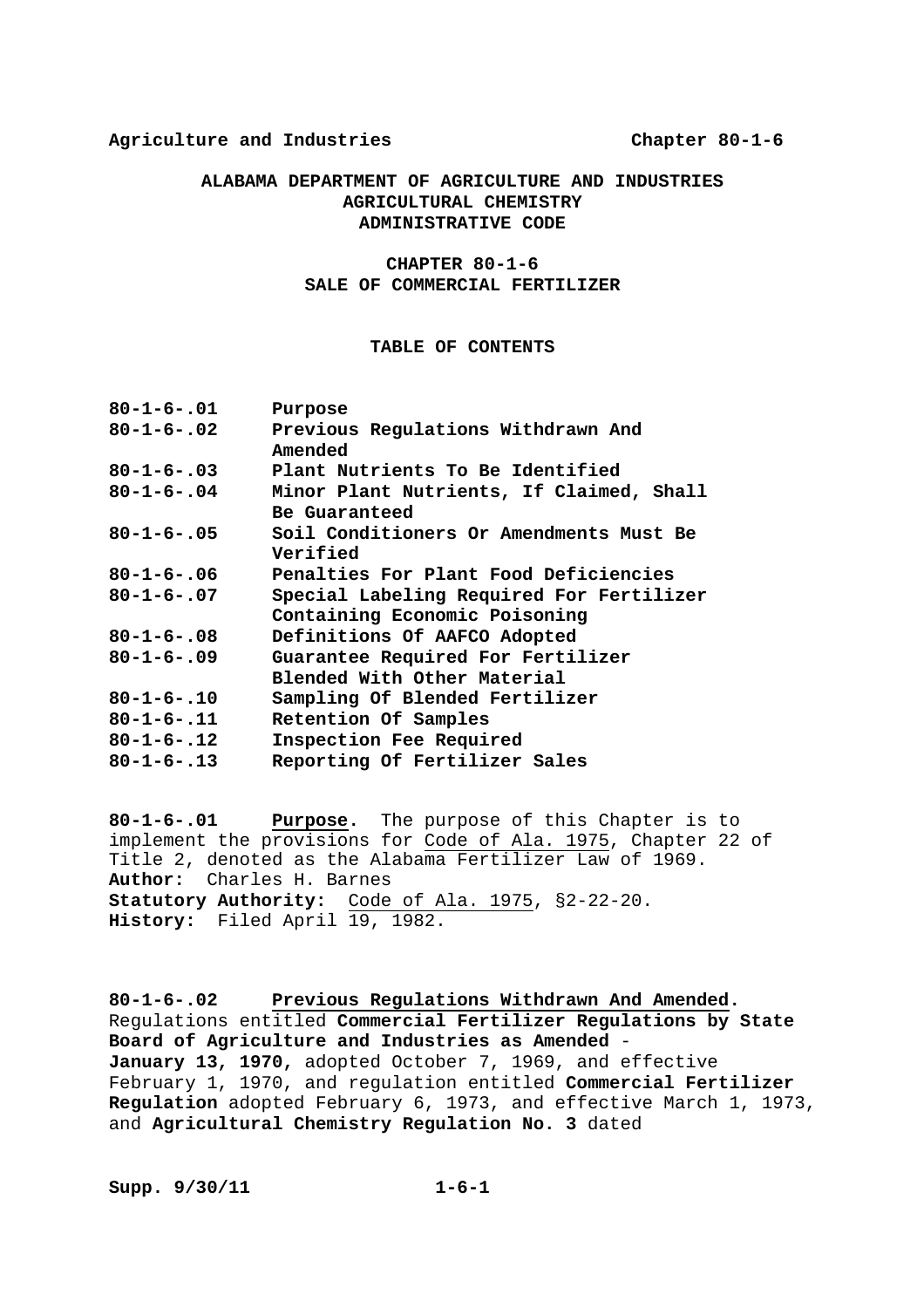#### **Chapter 80-1-6 Agriculture and Industries**

September 25, 1980, are withdrawn and repealed. The following Chapter amending the above referenced regulations is submitted in their place. **Author:** Charles H. Barnes **Statutory Authority:** Code of Ala. 1975, §2-22-20. **History:** Filed April 19, 1982.

**80-1-6-.03 Plant Nutrients To Be Identified.** The materials in commercial fertilizer from which each plant nutrient is derived shall be shown immediately following the name of each material on the label or invoice or other accompanying statement; provided, however, that the above requirement shall not apply to specialty (nonfarm) fertilizers. **Author:** Charles H. Barnes **Statutory Authority:** Code of Ala. 1975, §2-22-20. **History:** Filed April 19, 1982.

### **80-1-6-.04 Minor Plant Nutrients, If Claimed, Shall Be Guaranteed.**

 (1) Additional plant nutrients other than nitrogen (N) available phosphorus  $(P_205)$ , and soluble potassium  $(K_20)$ , when mentioned or claimed on the label or container shall be guaranteed in the element form. Guarantees or claims for the following secondary plant nutrients and micronutrients only will be accepted as being of value:

#### **ELEMENT**

| Calcium (Ca)   | Chlorine (Cl) | Manganese (Mn)  |
|----------------|---------------|-----------------|
| Magnesium (Mg) | Cobalt (Co)   | Molybdenum (Mo) |
| Sulfur (S)     | Copper (Cu)   | Sodium (Na)     |
| Boron (B)      | Iron (Fe)     | Zinc (Zn)       |

 (2) Any of the above-listed elements which are claimed or guaranteed shall appear in the order listed, immediately following guarantees for the primary nutrients, nitrogen, phosphorus and potassium.

**Author:** Charles H. Barnes

**Statutory Authority:** Code of Ala. 1975, §2-22-20. **History:** Filed with April 19, 1982. **Amended:** Filed August 12, 1987.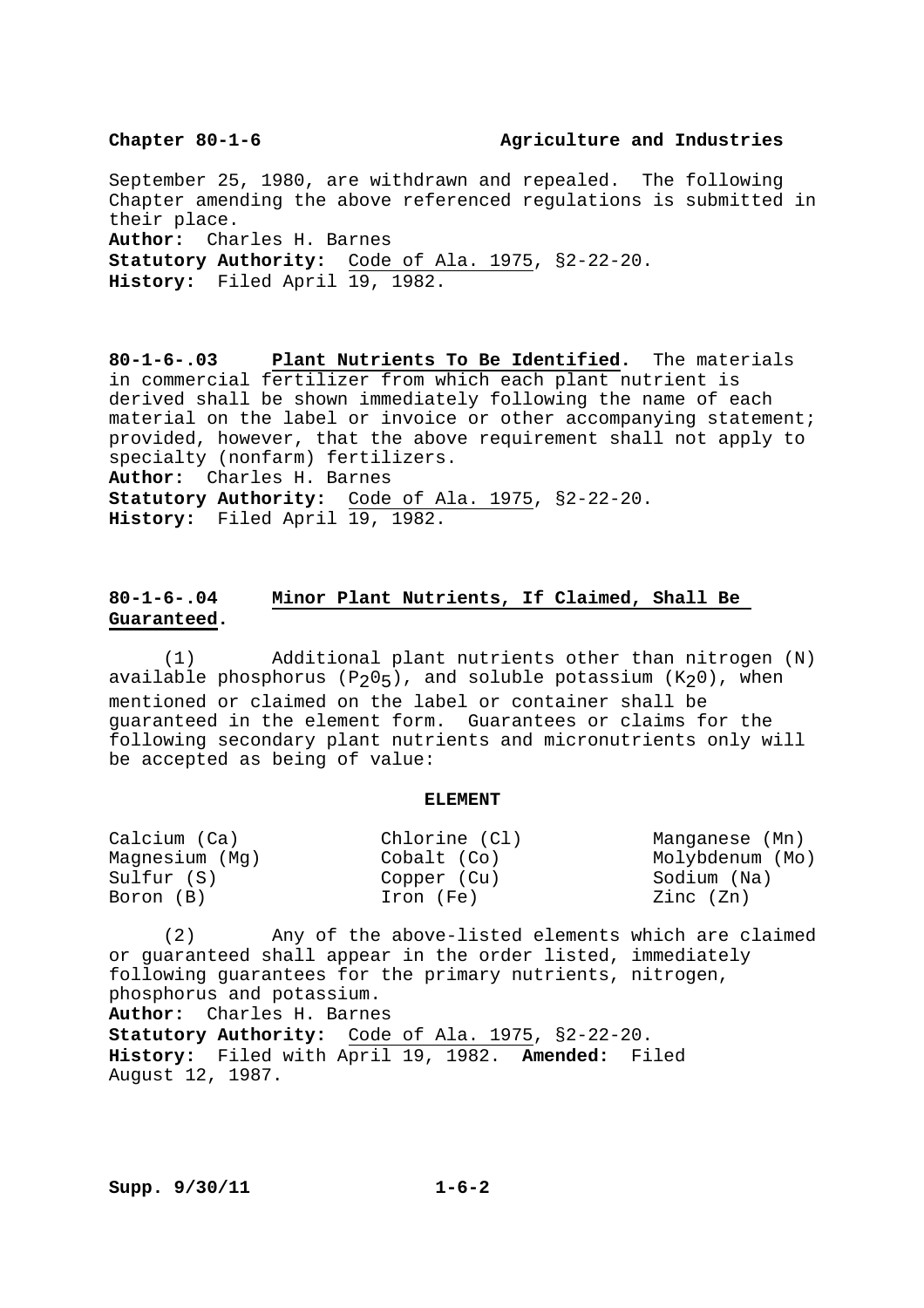#### **Agriculture and Industries Chapter 80-1-6**

**80-1-6-.05 Soil Conditioners Or Amendments Must Be Verified.** Those persons requesting a license under the provisions of Code of Ala. 1975, §2-22-8, of the fertilizer law concerning products identified as soil conditioners or soil amendments shall first make application for said license. In conjunction with the license request, all claims made by the applicant concerning plant nutrients, or any other claim, shall be verified by research and experimental data from Auburn University or any other sources acceptable to the Commissioner of Agriculture and Industries. **Author:** Charles H. Barnes **Statutory Authority:** Code of Ala. 1975, §2-22-20.

**History:** Filed April 19, 1982.

**80-1-6-.06 Penalties For Plant Food Deficiencies.** If any fertilizer sold in this state shall, upon official analysis, prove to be deficient from its guarantee as stated on the bag or other container, or upon the invoice or other accompanying statement if sales are made in bulk or liquid form, penalties shall be assessed as follows:

 (a) For a single ingredient fertilizer containing nitrogen (N), available phosphorus (P<sub>2</sub>0<sub>5</sub>) or soluble potassium  $(K<sub>2</sub>0)$ , when the deficiency exceeds five percent of the guaranteed content, the penalty shall be three times the commercial value of the deficiency.

 (b) In a multiple ingredient fertilizer containing two or more of the ingredients, nitrogen (N), available phosphorus  $(P_2O_5)$  and soluble potassium  $(K_2O)$ , when the deficiency of either such ingredient is 10 percent or more of the guaranteed content thereof, the penalty shall be three times the commercial value of the deficiency.

 (c) For a multiple ingredient fertilizer containing two or more of the ingredients, nitrogen (N), available phosphorus  $(P_205)$  and soluble potassium  $(K_20)$ , if the total combined commercial value of these nutrients is found to be deficient in excess of five percent of the total commercial value, the penalty shall be three times the actual value of the deficiency; provided, however, when a multiple ingredient fertilizer is subject to a penalty under both (b) and (c) above, only the larger penalty shall be assessed.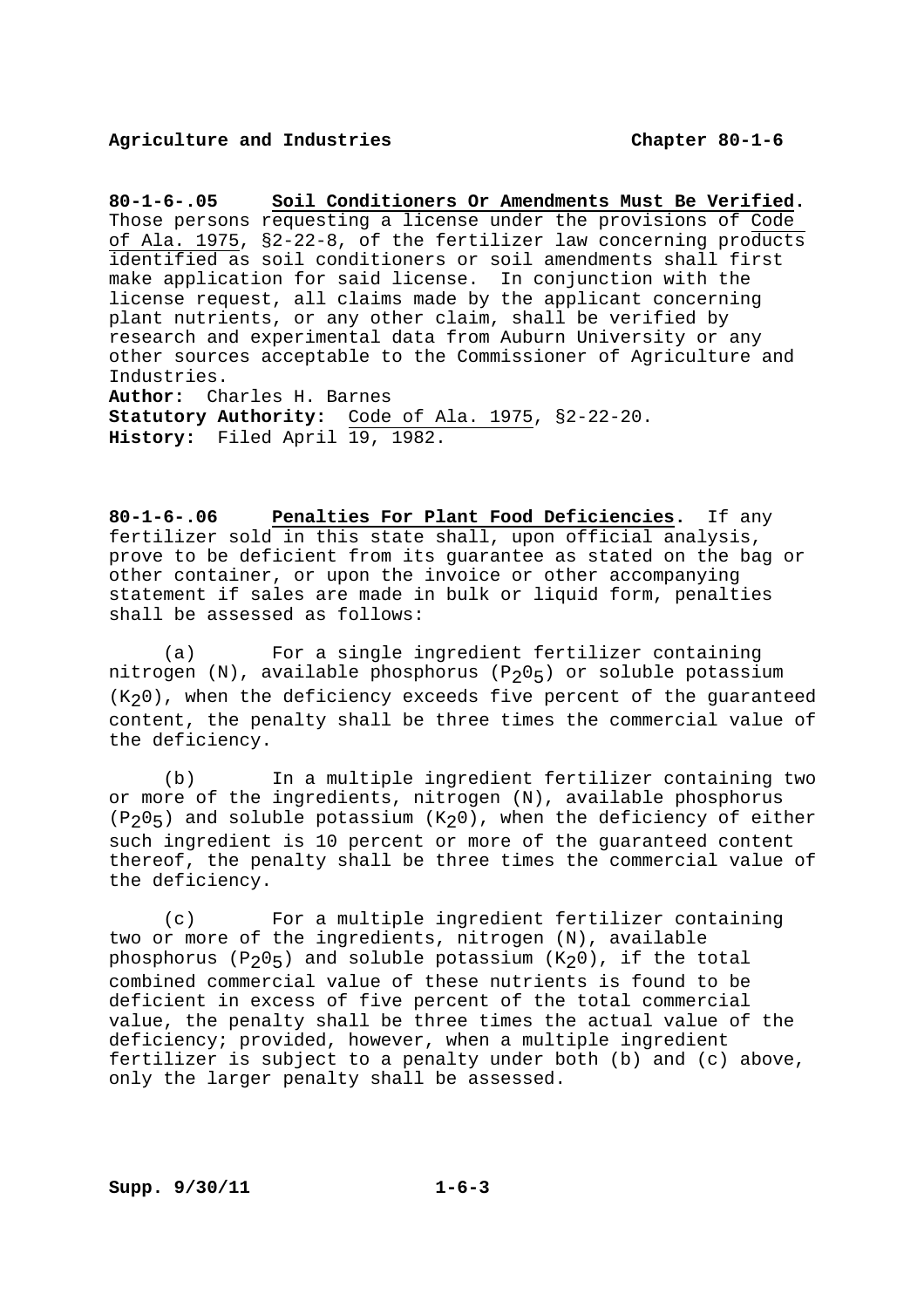#### **Chapter 80-1-6 Agriculture and Industries**

 (d) If the content of calcium, magnesium, sulfur, chlorine, sodium, copper, iron, manganese or zinc in mixed fertilizer shall be shown by official analysis to be deficient to the extent of 35 percent or more from the guarantee, the penalty shall be \$6.00 per ton, provided that the minimum penalty assessed shall be no less than \$25.00.

 (e) If the content of boron, molybdenum or cobalt in mixed fertilizers shall be shown by analysis to be deficient from the guarantee to the extent of 50 percent or more, the penalty shall be \$6.00 per ton, provided that the minimum penalty assessed shall be no less than \$25.00. **Author:** Charles H. Barnes **Statutory Authority:** Code of Ala. 1975, §2-22-20. **History:** Filed April 19, 1982.

### **80-1-6-.07 Special Labeling Required For Fertilizer Containing Economic Poisoning.**

 (1) Each bag or container used for a pesticidefertilizer mixture in addition to labeling information required on fertilizer packages by the fertilizer law, and the labeling information required on pesticide packages by the Alabama Economic Poison Law, shall also bear a special caution tag of bright yellow color printed in ink of a contrasting color. This tag shall be headed **PESTICIDE-FERTILIZER MIXTURE** or words of like import to inform the purchaser of its contents and such tag shall contain the economic poison ingredient statement and the warning or caution statement required by the Alabama Economic Poison Law.

 (2) The labeling information required on the special caution tag may be printed on the bag or other container on a bright yellow background in ink of a contrasting color so as to appear on the container in a prominent and conspicuous manner. Package labels so printed in the required color do not require additional yellow caution tags separately attached.

 (3) The use of the yellow tag on fertilizer containing no pesticides is not permitted. The printing of the required information concerning pesticides on the reverse side of the fertilizer tag is not permitted.

 (4) Invoices accompanying shipments of fertilizer-pesticide mixtures in bulk (dry or liquid) shall have attached thereto a caution tag as required on bagged deliveries, or in lieu thereof this information may be typed or printed on the invoice in a contrasting color.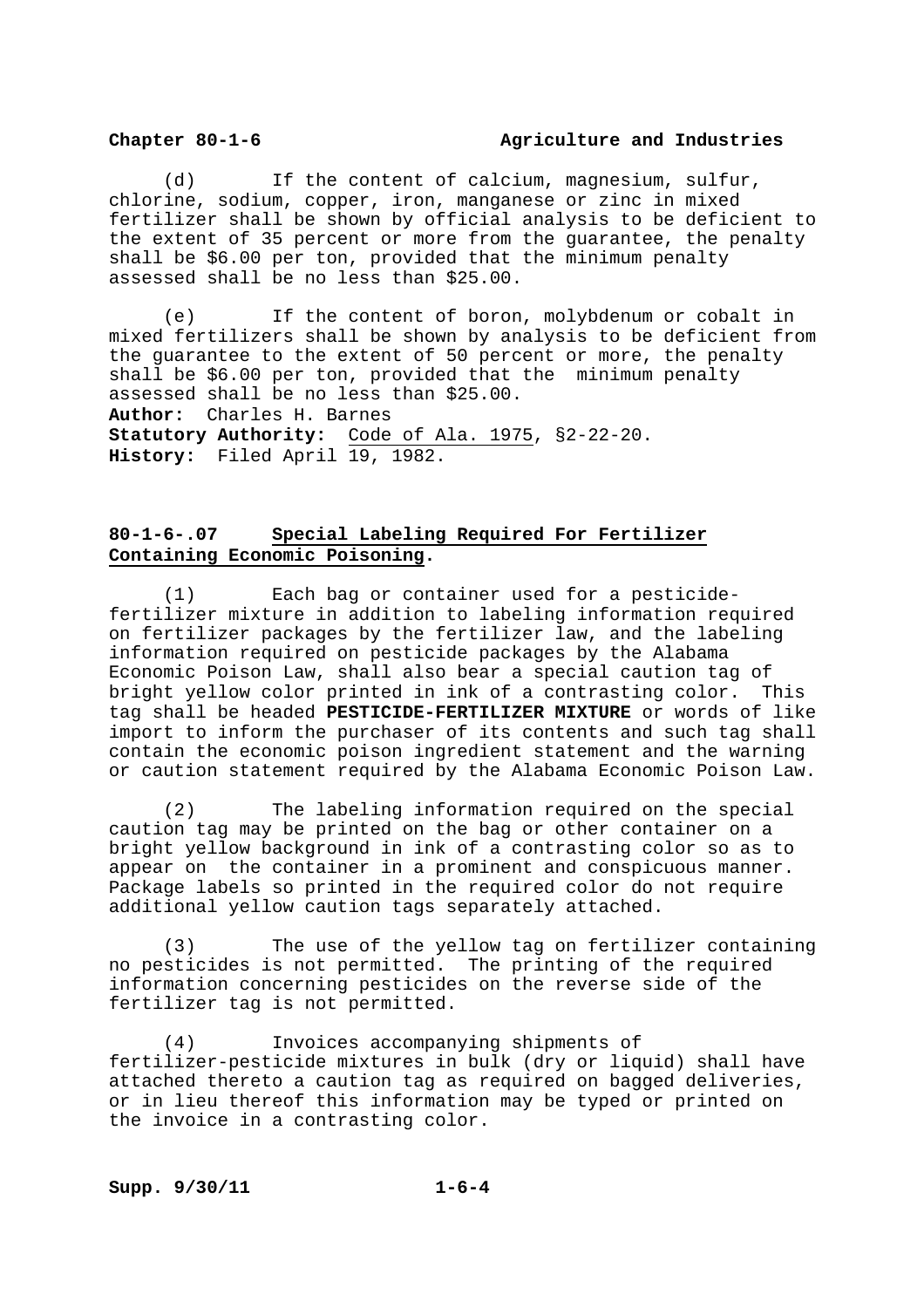#### **Agriculture and Industries Chapter 80-1-6**

**Author:** Charles H. Barnes **Statutory Authority:** Code of Ala. 1975, §2-22-20. History: Filed April 19, 1982.

**80-1-6-.08 Definitions Of AAFCO Adopted.** The definitions for fertilizer materials as approved and adopted by the Association of American Fertilizer Control Officials as presently set forth in official publication No. 22 (1968-69) or as same may hereafter be revised, are hereby adopted and accepted as definitions for materials for the purpose of the administration and enforcement of the Alabama Fertilizer Law. **Author:** Charles H. Barnes **Statutory Authority:** Code of Ala. 1975, §2-22-20. History: Filed April 19, 1982.

**80-1-6-.09 Guarantee Required For Fertilizer Blended With Other Material.** Every person who sells commercial fertilizer blended with other material at the purchaser's request shall furnish each purchaser with a written and signed statement showing the total weight and grade of all fertilizers and other materials used in the blend, the source of plant nutrients from which the fertilizer materials are derived and the statement shall guarantee that the total number of pounds of nitrogen, phosphorus, potash and other ingredients shown on the invoice of sale are present in the mixture. **Author:** Charles H. Barnes **Statutory Authority:** Code of Ala. 1975, §2-22-20. **History:** Filed with April 19, 1982.

**80-1-6-.10 Sampling Of Blended Fertilizer.** When an official sample is taken from fertilizers blended with other material for analysis by the Department of Agriculture and Industries, the information required to be furnished under Rule 80-1-6-.09 above shall be recorded by the sampling inspector on his sample report which information shall be used for computing the actual guarantee of the blended fertilizer product shall be responsible for any deficiencies which occur below the actual guaranteed analysis of the product prior to the addition of the blended material. Penalties shall be assessed as provided in Rule 80-1-6-.06 above. **Author:** Charles H. Barnes **Statutory Authority:** Code of Ala. 1975, §2-22-20.

**History:** Filed April 19, 1982.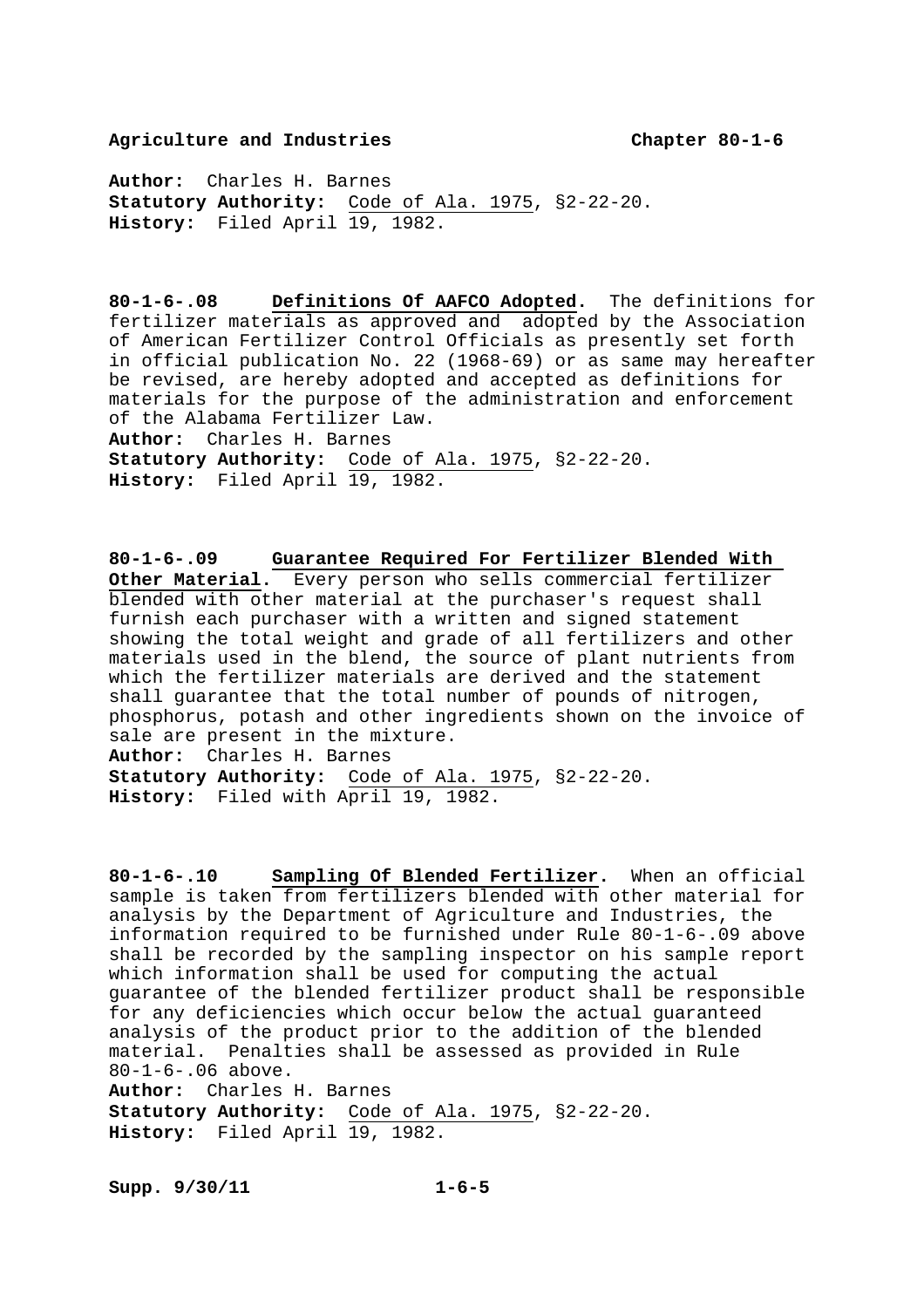**80-1-6-.11 Retention Of Samples.** All official samples of commercial fertilizer taken and analyzed under the provisions of Code of Ala. 1975, §2-22-11, shall be retained by the Department of Agriculture and Industries as follows:

 (a) Samples, after analysis, where no deficiency has been determined, may be discarded at any time following conclusion of the analysis.

 (b) Samples, after analysis, where a deficiency has been determined, shall be retained for a period of 180 days. It is found that a period of 180 days is a reasonable time within which to allow the licensee to request a portion of deficient samples, as provided under Code of Ala. 1975, §2-22-11(e). The above period of 180 days may be extended at the discretion of the Chief of the Agricultural Chemistry Division of the Department of Agriculture and Industries upon the request of any interested party.

**Author:** Charles H. Barnes **Statutory Authority:** Code of Ala. 1975, §2-22-20. **History:** Filed April 19, 1982.

#### **80-1-6-.12 Inspection Fee Required.**

 (a) An inspection fee of 75¢ per ton for all commercial fertilizer sold in this state for use therein or sold for importation into this state for use therein is hereby imposed as provided under the provisions of Code of Ala. 1975, §2-22-9.

 (b) Before any person may sell or offer for sale or exchange in this state any commercial fertilizer to a user thereof, the person shall first procure a fertilizer dealer permit from the commissioner authorizing the person to sell, exchange, or deal therein. The permit shall be issued on payment of a fee of \$10.00, and shall expire on September 30 of each year. A permit as required by this section shall be obtained for each separate place of business at which commercial fertilizer is sold or offered for sale to the user thereof. Any person required to procure a license under Section 2-22-5 shall not be required to procure a permit as required by this section as it is the intent of this section that every person who purchases any commercial fertilizer for resale where the fertilizer is not manufactured, mixed, formulated, or labeled by the person is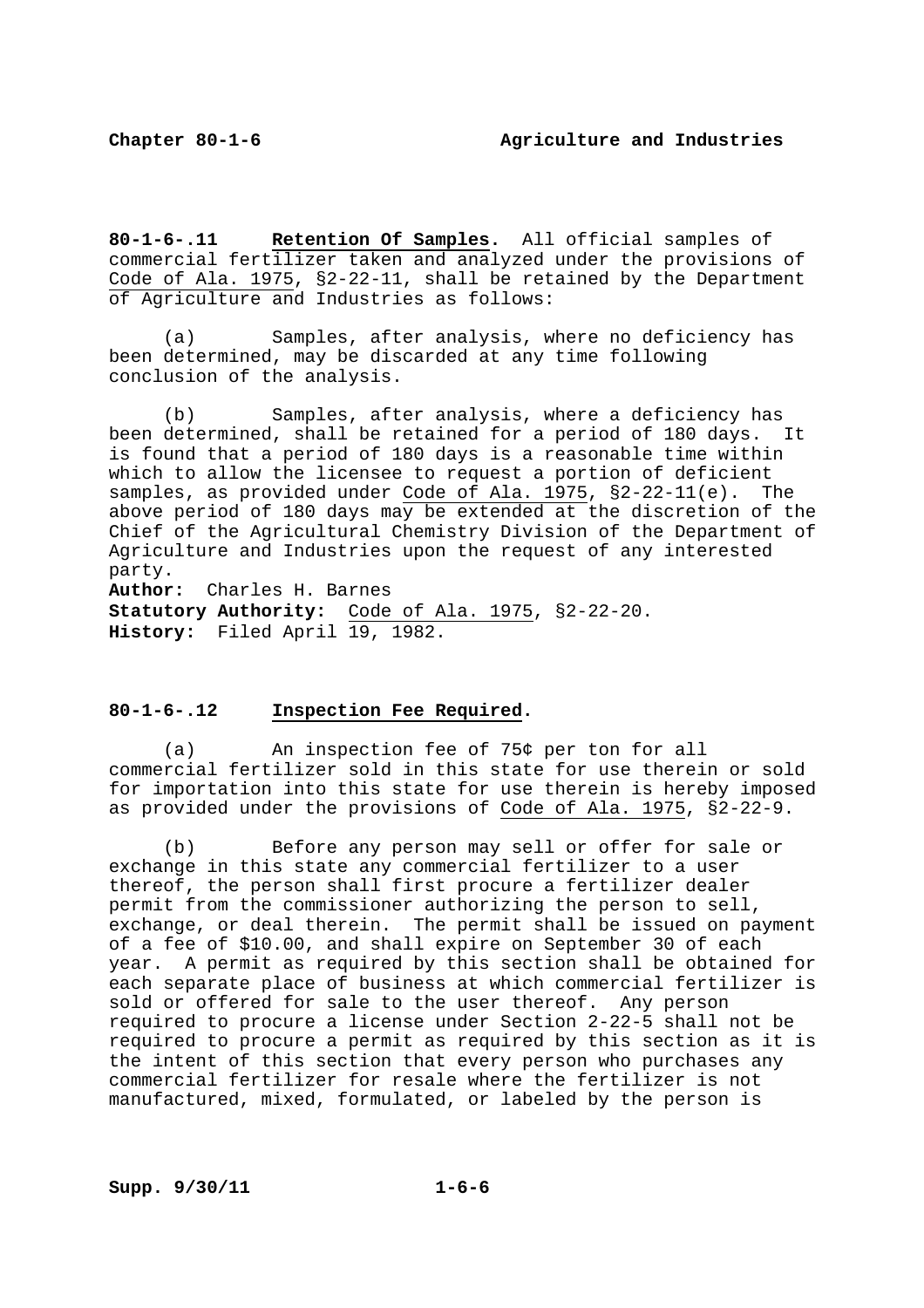#### **Agriculture and Industries Chapter 80-1-6**

required to obtain the permit required by this section. **Authors:** Charles H. Barnes, Robert J. Russell **Statutory Authority:** Code of Ala. 1975, §§2-22-9, 2-22-20. **History:** Filed April 19, 1982. **Amended:** Filed August 27, 1991. **Amended:** Filed August 16, 2004; effective September 20, 2004. **Amended:** Filed August 10, 2011; effective September 14, 2011.

#### **80-1-6-.13 Reporting Of Fertilizer Sales.**

 (a) Before any person sells or offers for sale any commercial fertilizer in this state for use herein or before any person sells such fertilizer for importation into this state for use herein where such person is required to comply with the labeling requirements of Section 2-22-7, such person shall apply for and obtain from the commissioner a license authorizing the sale of commercial fertilizer. The application for a license shall be accompanied by the fee required by subsection (b) of this section and shall be on forms furnished by the Commissioner, which forms shall contain certain information as is necessary for the issuance of the license. All such licenses shall expire on September 30, the end of the fiscal year for which they are issued, and shall be renewed annually as of October 1, upon payment of the required license fee.

 (b) The license fee shall be based upon the number of tons of commercial fertilizer sold in or for importation into the state for use therein during the preceding 12-month period which ends on June 30. The amount of the license fee shall be based upon the following schedule:

| Tons Sold                                                  | License Fee |
|------------------------------------------------------------|-------------|
|                                                            |             |
| 100 tons or more but less than $1,000$ tons \$ 75.00       |             |
| 1,000 tons or more but less than $5,000$ tons \$150.00     |             |
| 5,000 tons or more but less than $10,000$ tons \$225.00    |             |
| 10,000 tons or more but less than $25,000$ tons \$300.00   |             |
| $25,000$ tons or more but less than $50,000$ tons \$375.00 |             |
| 50,000 tons or more but less than $75,000$ tons \$450.00   |             |
| 75,000 tons or more but less than 100,000 tons \$525.00    |             |

If the license fee is not paid within a period of 30 days after the due date, a delinquent penalty of 10 percent of the amount due (minimum \$10.00) shall be added to the license fee. The license fee due under this subsection and delinquent penalty shall constitute a debt and become the basis of judgment against the person required to obtain the license if not paid by such person as required in this subsection. The amount of the license